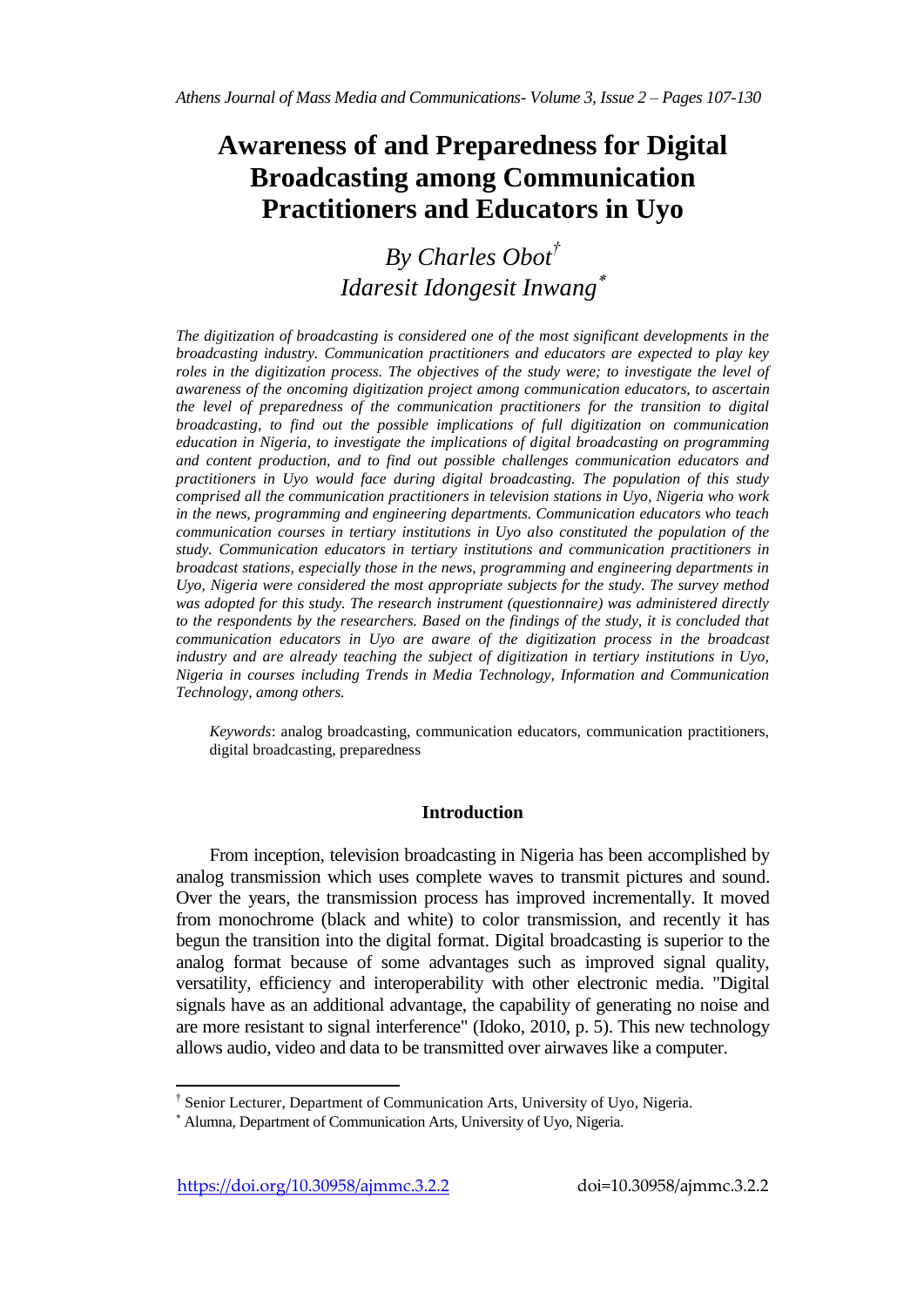Due to the dynamic nature of technology and the fact that the analog system currently in use may be unable to support future developments in the industry, there is a dire need to make this change so that the country can keep up with other nations and meet the demands of the age.

The International telecommunications Union set aside the year 2015 as a deadline for the transfer from analog to digital broadcasting. This trend has remained a challenge to both public and private broadcasting outfits, especially in Africa, a continent that includes Nigeria. It is unarguable to state that to be in a leading position in today's highly technological and competitive world of broadcasting, Nigeria must strive to acquire and utilize the state-of-the-art information and communication technology in its daily news, program transmissions and perhaps entire broadcasting operations. Anything short of this will spell doom for the country's broadcasting operations.

Digital broadcasting has exceptional benefits which cover information gathering, processing, storage, retrieval and transmission among others that will indeed revolutionize the entire broadcasting industry. As practitioners in the state prepare to join the entire country and the world at large to transmit digitally, there is a critical and urgent need for them to be prepared and anticipate the changes involved. This makes publicity and training necessary. Communication educators are expected to teach and train students on skills necessary in the practice of communication, including broadcasting. Thus, with the advent of the new technology in broadcasting, students ought to be taught the implications and imperatives of digitization. How far have they gone with this? People need to be adequately informed of the benefits, implications, and processes involved (before and after the change).

The communication practitioners need to know about and also get properly prepared for the change, in order to match manpower with the new system. How far have they come with this? These concerns arise against the backdrop of the fact that digital broadcasting will affect various segments of the broadcasting chain such as production, transmission and reception, presentation etc.

In sum, to what extent are they mobilized for the project? Thus, to what extent are the communication practitioners and educators aware of and prepared for digital broadcasting in Uyo?

#### **The Concept of Digitization**

Digitization is defined as a process through which information, whether relayed through sound, text, voice or image is converted into a digital binary language for computer use (Okorie, 2008). This makes possible the conversion of information from different sources through one channel, and reduces the risk of distortion.

"Through digitization, the capacity of communication channels are greatly expanded, there is more scope for consumer choice and more possibilities for interactive system" (Kombol, 2008, p. 6). Furthermore, digitization considerably improves the quality of voice and video transmission and economic efficiency is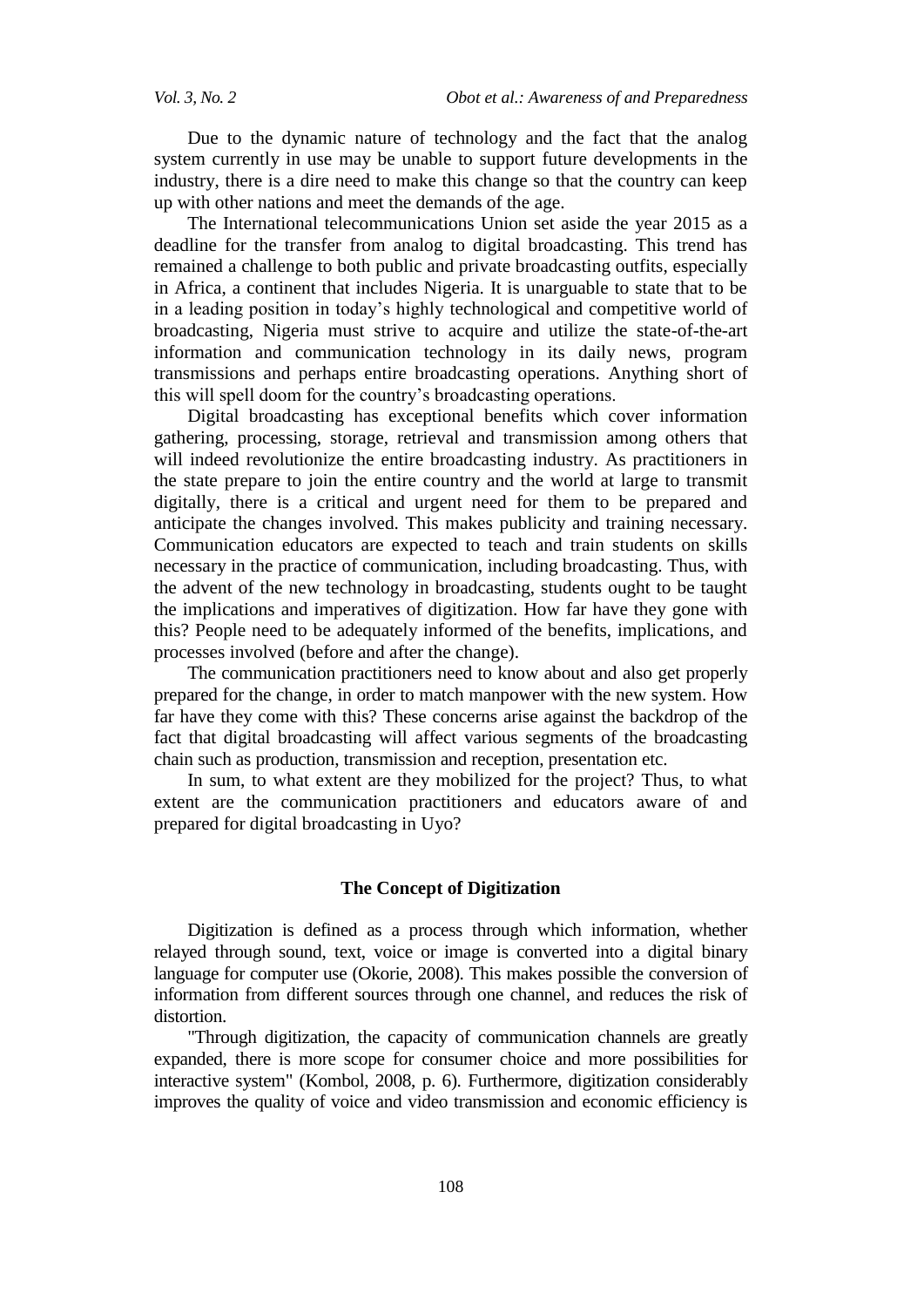enhanced because conversion to digital forms of storage, editing and retrieval also saves time and labor. For high quality video, for example, images can be digitally compressed and then transmitted over satellites at 56,000 bits per second as a computer file. This digital data can be stored on a disc system until it is played back at the original speed. Since digital compression and storage systems are lightweight, the new technology can be especially useful in newsgathering. Digitization of video signals reduces their size; therefore, more information can be carried over phone wires and stored (Baran, 2010).

Digital broadcasting is different from analog in many ways. One major difference is the transmission of signals. In the United Kingdom, Kombol (2008) states that the signal for digital transmission is transmitted in four different ways: cable, satellite, digital terrestrial television and telephone connection.

- **Cable**: Cable has the capacity of transmitting about 200 digital television channels for viewers at home. Furthermore, cable services can also provide fast internet access and a standard telephone connection. This versatile nature ensures the use of the returning path by viewers.
- **Satellite**: In most cases, satellite provides one digital transmission service and has a capacity for hundreds of channels. It is feasible for satellites to provide a two-way path, but more often than not, only a one-way service is provided
- **Digital Terrestrial Television**: This television broadcast is a land-based transmitter network. Signals broadcast through this means are received by antenna-enabled television. In this service, there is no return path. Thus, it is a one-way affair.
- **Telephone Connection**: In most advanced countries of the world, the bandwidth of telephone service is increased to also convey television signals. With this technology, the viewer chooses one television program and it is transmitted to their home.

Obviously, digital broadcasting has many advantages over analog. Program presentation would be well improved by the time analog transmission is all over. This is true in terms of clarity and quality of signals and spectrum efficiency. The technology has opened a world of possibilities for broadcasting. A huge spectrum will be available for television broadcasts in the country, argues Ocholi (2009, p. 2). As a result, more frequencies will be available for television stations in the country. It will afford the industry opportunities for interactive broadcasting as television sets will be able to do much more than receive signals.

#### **Analog vs. Digital Television**

The analog mode of television broadcasting is gradually paving the way for the new digital transmission technology in television broadcasting. Both methods have certain properties that distinguish one from another. Thus, Leke (2000) particularly focuses on the differences between analog and digital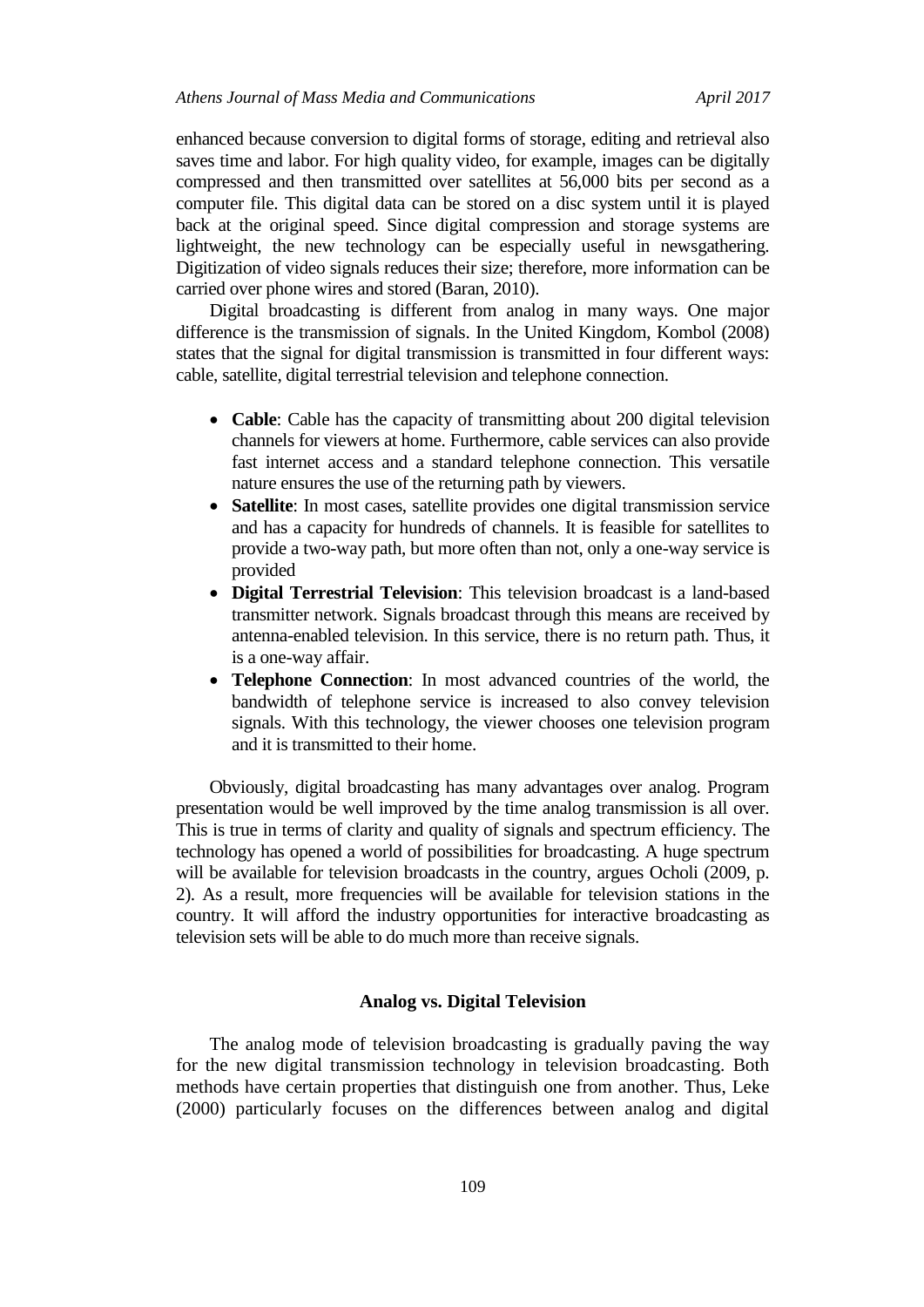television, apart from other issues regarding the digital migration in the broadcast industry.

He noted that the analog mode of television transmission has contributed its own quota to the broadcast industry despite its few lapses, but the digital technology has emerged as a solution to the problems inherent in the analog system. According to him, adjacent analog transmission were found to be subject to interference, forcing the regulatory bodies to leave space between channels and only allocate a small percentage of the available spectrums to ensure high quality transmission and reception throughout the regions served.

Some of the major differences between digital and analog broadcasting, as cited in Kombol, (2008) are as follows:

- Analog broadcasting uses 6MHL of spectrum. This wastes bandwidth and is grossly inefficient in sound and picture quality. Digital broadcasting transmits pictures and sound of significantly higher quality with the same 6MHL spectrum, yet it also frees up the space that can be used for other essential services such as emergency broadcasts etc. Digital television occupies less bandwidth per program.
- Analog broadcasting compresses and creates space and can allow up to six channels to be aired the same time.
- Analog broadcasting provides no Internet access, just programs. Digital broadcasting not only provides access to television programs, but Internet access to many fields of endeavor across the world.
- Digital broadcasting allows for interactive television, where apart from Internet services, viewers can also give feedback through their TV sets. This was not possible with the analog TV.
- In digital broadcasting, multiple signals are transmitted in one of four ways: cable, satellite, digital terrestrial TV or telephone communication.
- Digital signals react differently to interference than analog signals.

Indeed, the digital technology has opened a world of possibilities in broadcasting as opposed to the previous analog system.

#### **Digital Television, Content Production and Signal Transmission**

In the Communiqué issued at the extraordinary meeting on digitization of broadcasting and national security of the National Council of Information (NCI) in July, 2014, participants emphasized that in the digital era, content is king. All broadcasts would need to do is move their programs from their analog transmitter to the signal distributor. Ofose (2013) supported this position but expressed fear that happenings in the industry have not portrayed the government as being ready to embrace the digital culture. He opined that Nigerians need to be provided with quality contents or multiple channels at an affordable cost or for free. Content that is relevant to the Nigerian audience should be deliberately created. Our values should be protected by the NBC by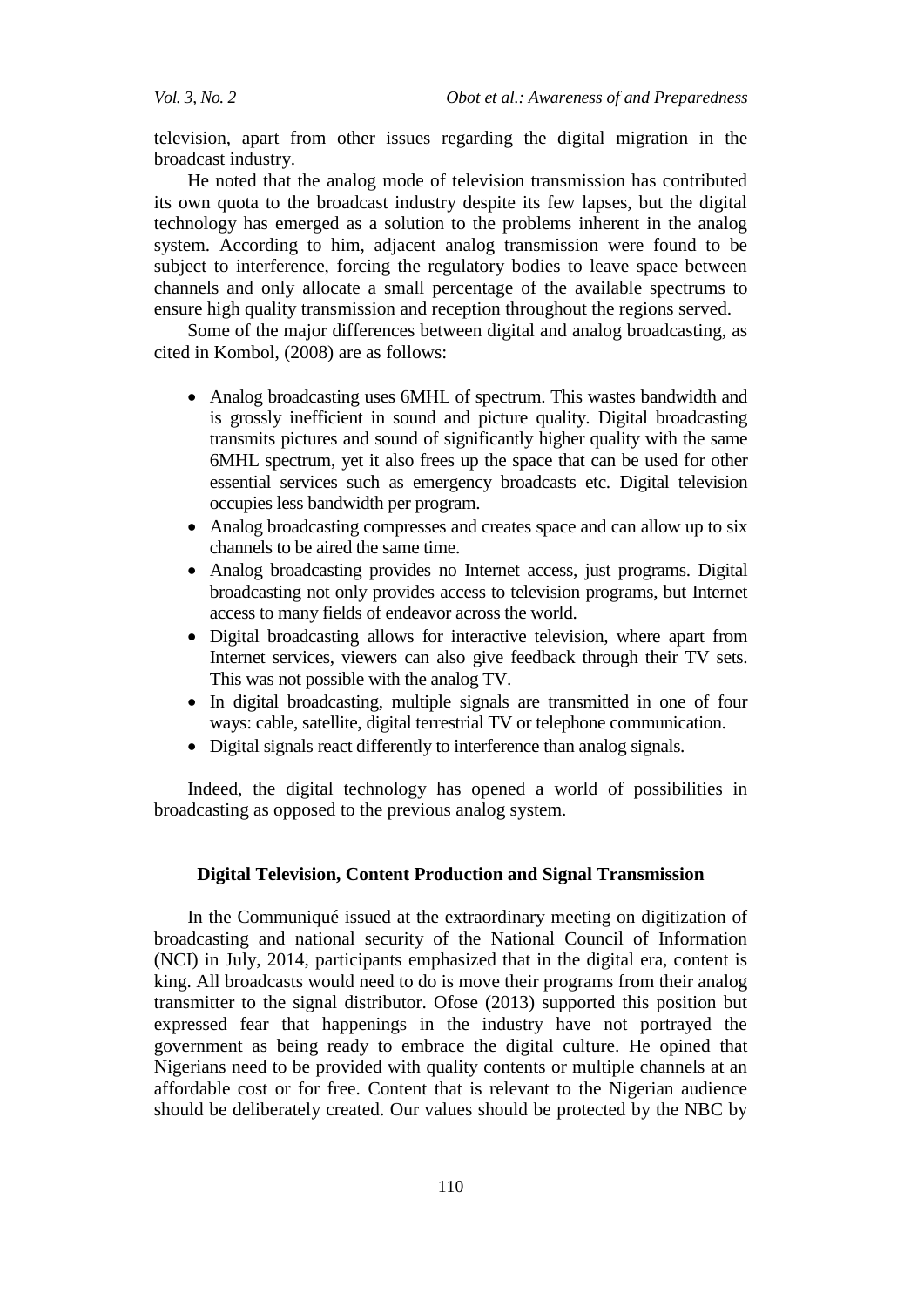ensuring that producers are able to produce local programs instead of relying heavily on cheap foreign programs.

Also, social media should be explored in marketing producers' content. The great potential of digital production equipment and multiple sales points which the digital era has opened up for marketing programs also needs to be explored. Furthermore, producers should make an effort to explore content focusing on everyday life and people, showcasing the uniqueness that makes us human.

However, he expressed concern over the fact that platform providers were becoming more selective and demanding for content channel exclusivity. This could hinder content/channel distribution or viewing by the public. He quoted a content developer who pleaded anonymity but said that the success of a channel or content should not be based on the amount of money spent in developing or acquiring it, but the number in the audience who are able to have access to such a channel/content and the positive impact it has on their lives.

However, he argued that television viewing is not a social class issue, and should not be treated as such. He concluded that the more quality information or content made easily available to Nigerians, the better our society and the country.

#### **Digitization and Challenges of Broadcasting in Nigeria**

Analog broadcasting has been in existence in the country for a long time and has contributed to the development of the broadcast industry over the years. The advent of digital technology will revolutionize broadcasting and solve many of the problems that were inherent in the analog system.

Innocent (2012) acknowledges the fact that digitalization is indeed the current trend in broadcasting, both in Nigeria and the world over – an innovation that will change the scope of broadcasting in the country and beyond. He highlighted the many advantages of digital broadcasting which include; clear and quality signals, multiple channels and more programming choices for viewers.

But in spite of these benefits, he noted some factors that could pose a challenge to the process and it could take time to work on some of the chief challenges which formed the crux of his discussion. They include:

 **Technical and Financial Challenges**: The switchover from analog to digital broadcasting requires huge investments in equipment and gadgets. This of course requires money. This issue was viewed in two parts: The involvement of the broadcasters and the implications for the audience. Broadcasters need new transmission and production equipment. In this vein, broadcasting organizations like NTA or FRCN will be hit severely. Also, the masses will be seriously affected. Many Nigerians are of low economic level, and this would mean a Herculean task for all the audience who would have to either buy a digital television set or a set top box after the digital switch over.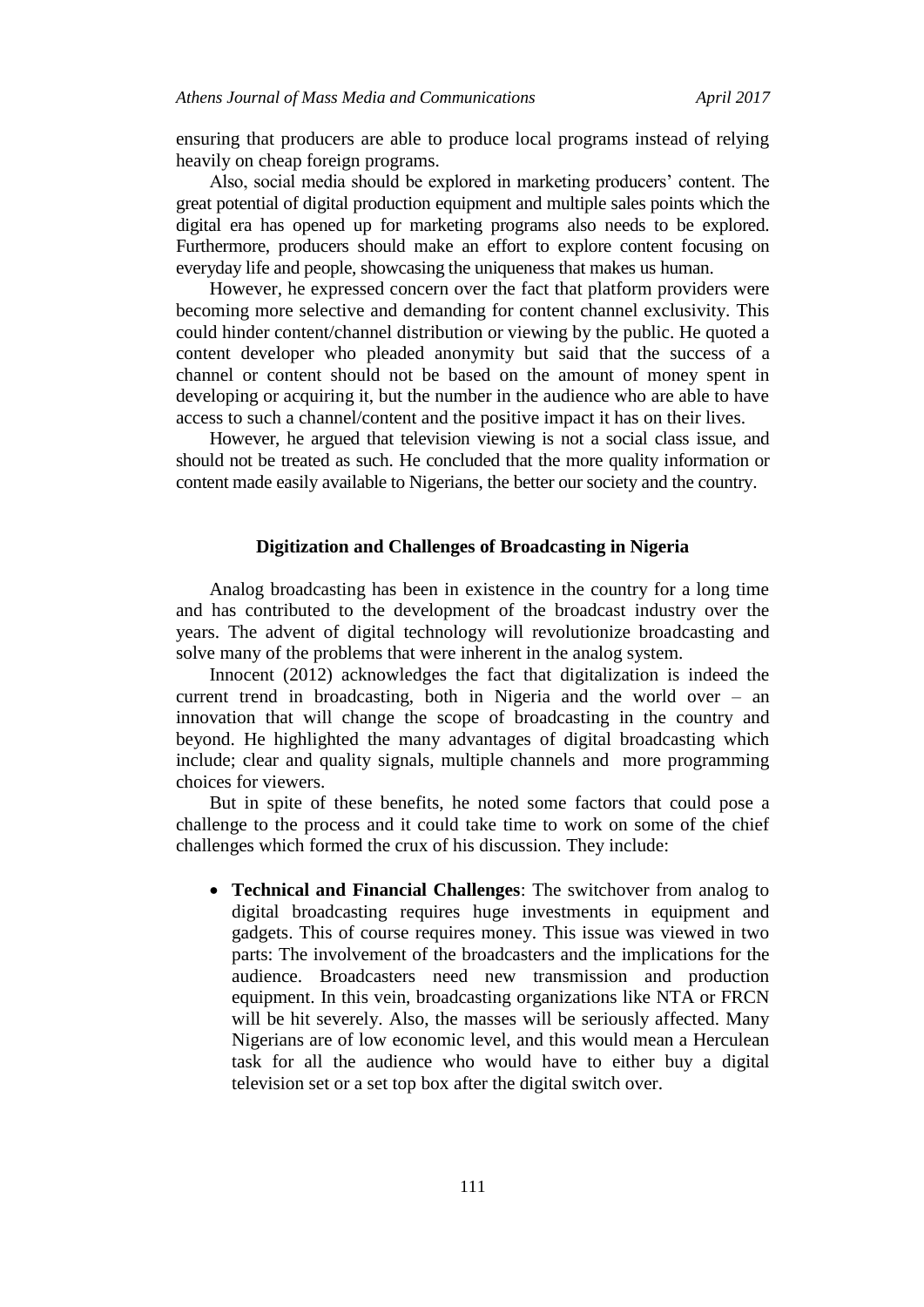- **Power Supply**: The country has an unstable power sector and that is not encouraging. The country has spent huge sums of money to revive the power supply, but to no avail. Thus, in the opinion of Innocent (2012), the epileptic power supply in the country and the inevitable dependence on generators poses a big challenge for the digitization process.
- **Manpower**: As complex and fragile equipment is coming in, there is need for matching manpower with equipment and processes. Training and retraining of personnel to fit into the digitization process will be a challenge. Joseph (2013) had observed in line with this, that the digitization of the broadcast industry will bring a lot of changes, and a good number of existing broadcast personnel may not be able to adjust to the new system. He added that some of the existing personnel may be adversely affected too. Those who will not be able to understand the flexibility and or cope with the fragility of the new technology may be thrown out. This will result in the burden of unemployment.

However, Innocent (2012) concluded by suggesting that there should be a massive sensitization by government, policy makers, stakeholders and officials, as this will contribute positively to the process and reduce incomprehensibility. Furthermore, there should be a convergence of broadcasting with other related technologies – for instance between MTN and DSTV. This, he opined will extend the potential of digital signal transmission. In addition, the government should promulgate laws that will enhance delivery and affordability. This is necessary, even as they find a lasting solution to the power problem.

 **Theoretical Framework**: The theoretical framework of this study is the Diffusion of Innovation and the Technological Determinism Theories.

#### **Diffusion of Innovation Theory**

According to Baran and Davis (2009, p. 271), diffusion of innovation theory is credited to Everett Rogers. The theory is an extension of Paul Lazarsfeld's original idea of two-step flow of information. It traces the process by which a new idea or practice is communicated through certain channels, among members of a social system.

"Diffusion is a special type of communication concerned with the spread of messages that are perceived as new ideas. An innovation is an idea, product, object or practice that is perceived as new by an individual" (Asemah, 2011, p. 162).

This theory emphasizes the communication of an idea or discovery to members of a social system. Through mass and inter-personal communication channels, people can get information, and also perceive its usefulness.

According to Asemah, whenever there is a new product, idea or service to be announced to the public, the mass media is the best means. This is attributed to the fact that the media have been held to be very important in spreading new ideas or passing on new innovations to people.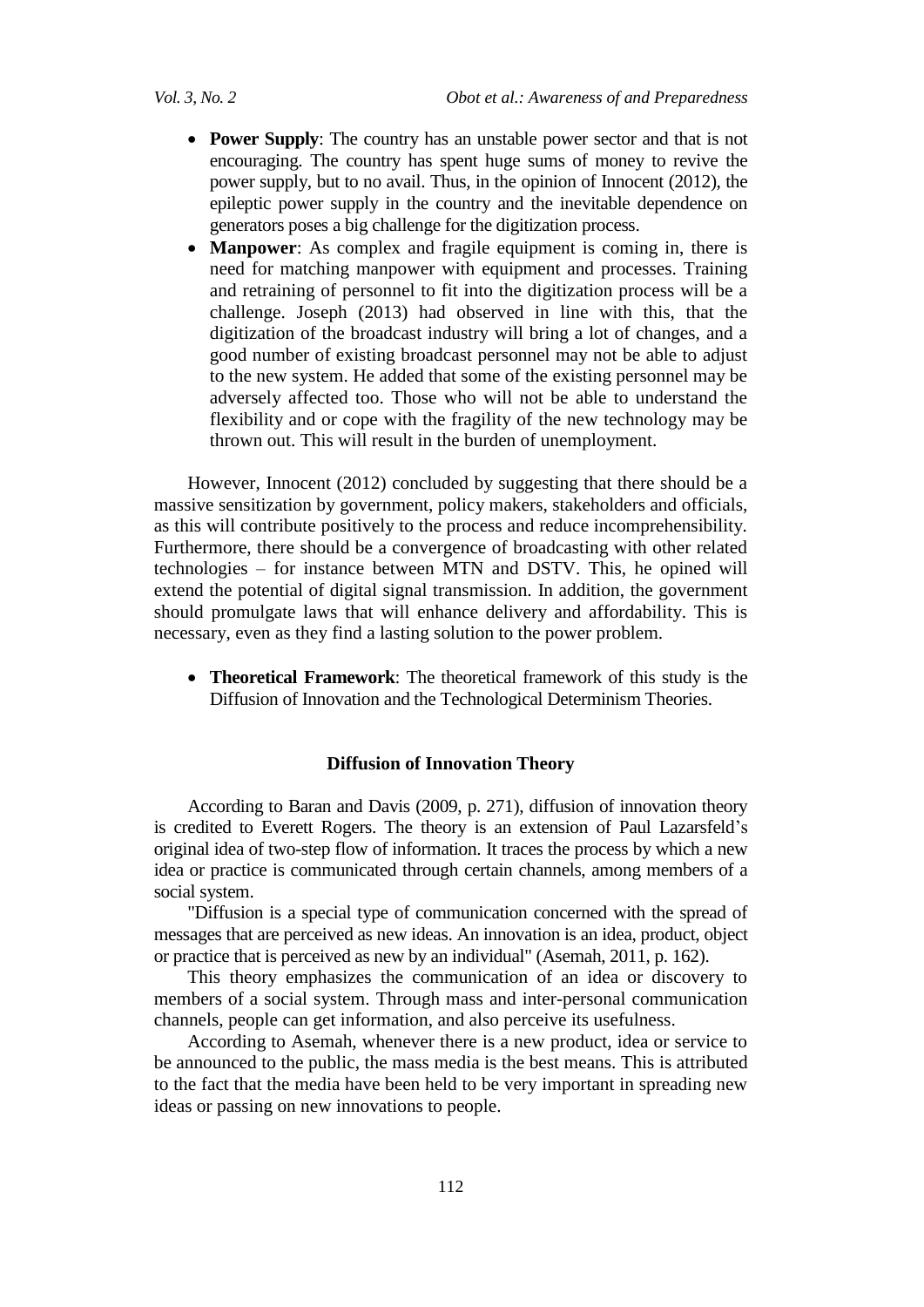#### **Technological Determinism**

The theory states that technology, especially the media, decisively shape how individuals think, feel and act, and how societies organize themselves and operate, as we move from one technological age to another. This means that we learn, feel and think the way we do because of the messages we receive through the current technology or medium available. The medium is therefore the message. As the medium changes, so does the society's way of communicating.

Through his theory McLuhan (1964) explains that when new systems of technology are developed, the culture of the society is immediately changed to reflect the changes needed to use the new technology. There is a simple cause and effect analysis here between the introduction of new technology and the changes in society's way of thinking feeling, acting or believing.

In his theory McLuhan also added that there have been different periods of time, and each period had different characteristics with regards to communication. These periods include the tribal age, the literate age, the print age and the electronic age.

The tribal age was the age when man's perception of his environment was multi-sensory and his mode of communication was oral. The literate age brought people out of collective tribal involvement into civilized private detachment. Literacy gradually evolved and marked a step away from the tribal age as people could begin to use their eyes to read materials. The print age made the usual dependence of the literate age widespread. This is because the print age resulted in the mass production of several written products. He added that this age is the ICT era where communication now transcends both national and planetary boundaries. Information gathering, dissemination and interaction has changed. This is true even for the broadcast media with the advent of digital broadcasting that will practically replace the analog mode of transmission.

#### **Objectives of the Study**

The objectives of this study are to:

- investigate the level of awareness of the oncoming digitization project among communication educators in Uyo,
- ascertain the level of awareness and preparedness of the communication practitioners for the transition to digital broadcasting,
- find out the possible implications of full digitization on communication education in Nigeria,
- investigate the possible implications of digital broadcasting on programming and content production, and
- find out possible challenges of digital broadcasting transition among communication practitioners in Uyo.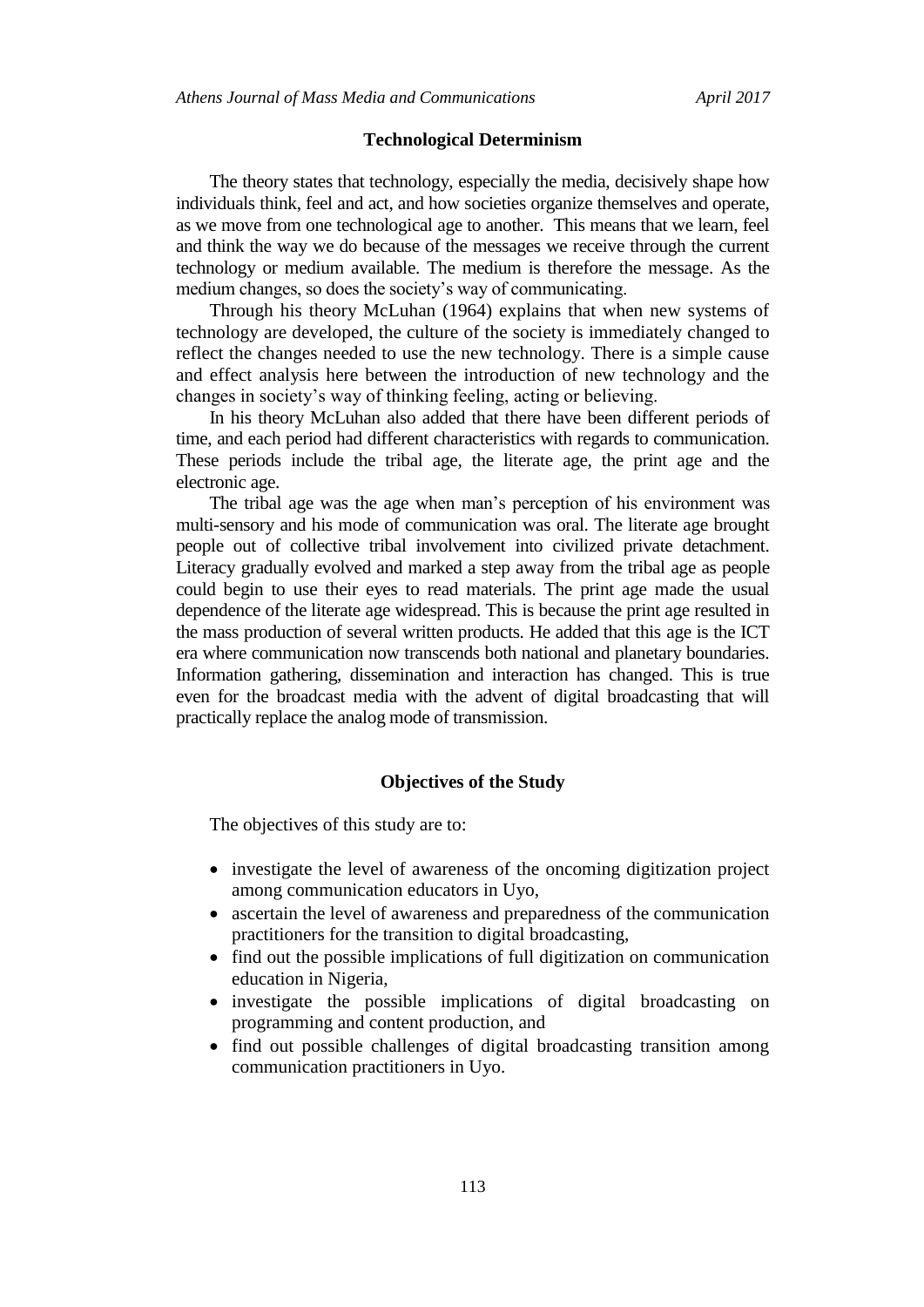#### **Research Questions**

The study focused on the following research questions:

- What is the level of awareness of the oncoming digitization project among communication educators?
- What is the level of preparedness of the communication practitioners for the transition to digital broadcasting?
- What are the possible implications of full digitization on communication education in Nigeria?
- What are the possible implications of digital broadcasting on programming and content production?
- What possible challenges will the digital broadcasting transition pose for communication practitioners in Uyo?

#### **Scope of the Study**

The study specifically focuses on the precise level of awareness and preparedness for digital broadcasting among communication practitioners and educators in Uyo.

#### **Justification of the Study**

This study is timely because it is one of the most current and prominent issues in the broadcasting industry the world over, especially as the final switch over date for the whole world is barely months away. Also, it will be of immense benefit to Nigerians, (especially media professionals) as it focuses on appropriate sensitization and preparation needed to make digital broadcasting a reality. Furthermore, students of mass communication and other related fields will find the work useful as it touches their area of specialization.

#### **Research Methodology**

To achieve the objectives of the study, the survey method of research was adopted, using the questionnaire as the research instrument.

**Sampling size**. Based on the administrative department of both stations, the entire population of the communication practitioners was 156, while the total number of educators from both institutions was 37, as also listed by the administrative departments of the institutions. The final list includes a total of 193 in the population.

**Sampling procedure**. A census of the entire population of communication practitioners and communication educators in Uyo was taken. Two tertiary institutions and two broadcasting stations in Uyo formed the population of the study respectively.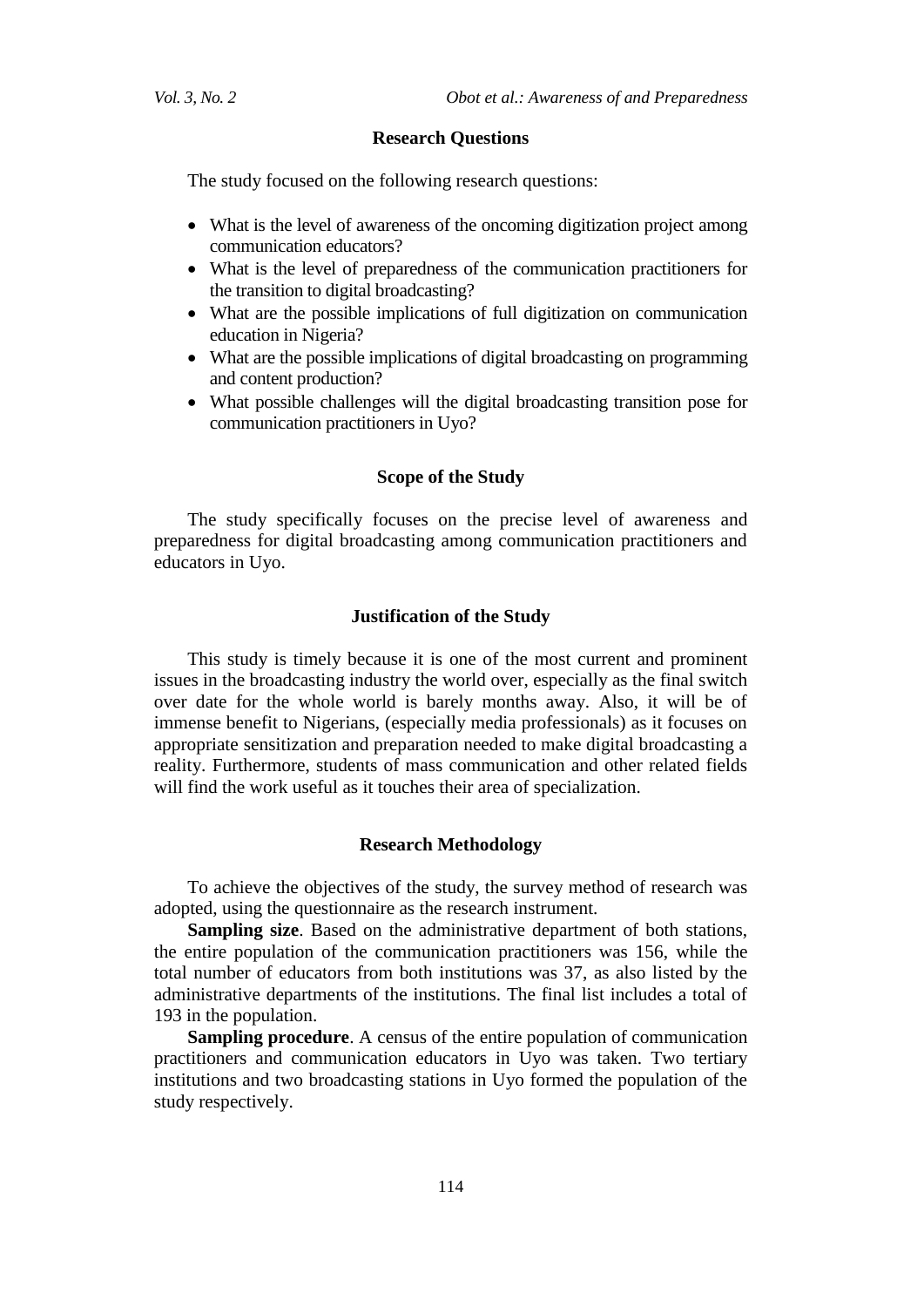#### **Results and Discussion**

#### **Research Question 1**

## *What is the level of awareness of the oncoming digitization project among communication educators in Uyo?*

Table 1 reveals that 100% of the respondents know about the upcoming digital broadcast transition in Nigeria. It is therefore established that all the educators are aware of the upcoming digital transition in the broadcast industry.

In Table 2 it is further established that 24, representing 80% of the respondents, have personally been exposed to digital broadcasting transition messages.

Moreover, Table 3 establishes the sources of these messages and reveals that 3 (13%) of the respondents heard these messages through radio, 12 (50%) saw the messages on television, 7 (29%) received the messages through newspaper, while 2 (8%) read about them from scholarly articles.

Data from Table 4 also shows the frequency of the messages and it can be seen that 6 (25%) of the respondents often do see or hear these messages, 10 (42%) sometimes do, while 8 (33%) rarely do.

Based on these responses, it is evident that the communication educators have been exposed to messages about digital broadcasting from various sources.

One of the core assumptions of the Diffusion of Innovation theory is that there are opinion leaders who have a role to play in the spread of information about an innovation. This is because they have more social experience and exposure than the "opinion followers." This in turn can influence the knowledge, opinion, judgment and subsequent adoption of the innovation by the followers.

| <i>Table 1.</i> Respondents' Awareness of Oncoming Digital Broadcast Transition in |  |  |
|------------------------------------------------------------------------------------|--|--|
| Nigeria                                                                            |  |  |
| <b>No. of Respondents</b><br><b>Response</b><br><b>Percentage</b>                  |  |  |
|                                                                                    |  |  |

| <b>Response</b> | <b>No. of Respondents</b> | <b>Percentage</b> |
|-----------------|---------------------------|-------------------|
| Yes             |                           | 100               |
|                 | $\overline{\phantom{0}}$  | -                 |
| Do not know     | -                         | -                 |
| <b>Total</b>    | 30                        | 100               |

| <i>Table 2.</i> Respondents' Exposure to Digital Broadcasting Transition Message |                           |                   |
|----------------------------------------------------------------------------------|---------------------------|-------------------|
| <b>Response</b>                                                                  | <b>No. of Respondents</b> | <b>Percentage</b> |
| Yes                                                                              |                           |                   |
| N <sub>0</sub>                                                                   |                           |                   |
| <b>Total</b>                                                                     | 30                        | 100               |

*Table 2.* Respondents' Exposure to Digital Broadcasting Transition Message

Table 2 shows that most of the respondents (24) were exposed to the Digital Broadcasting Transition message.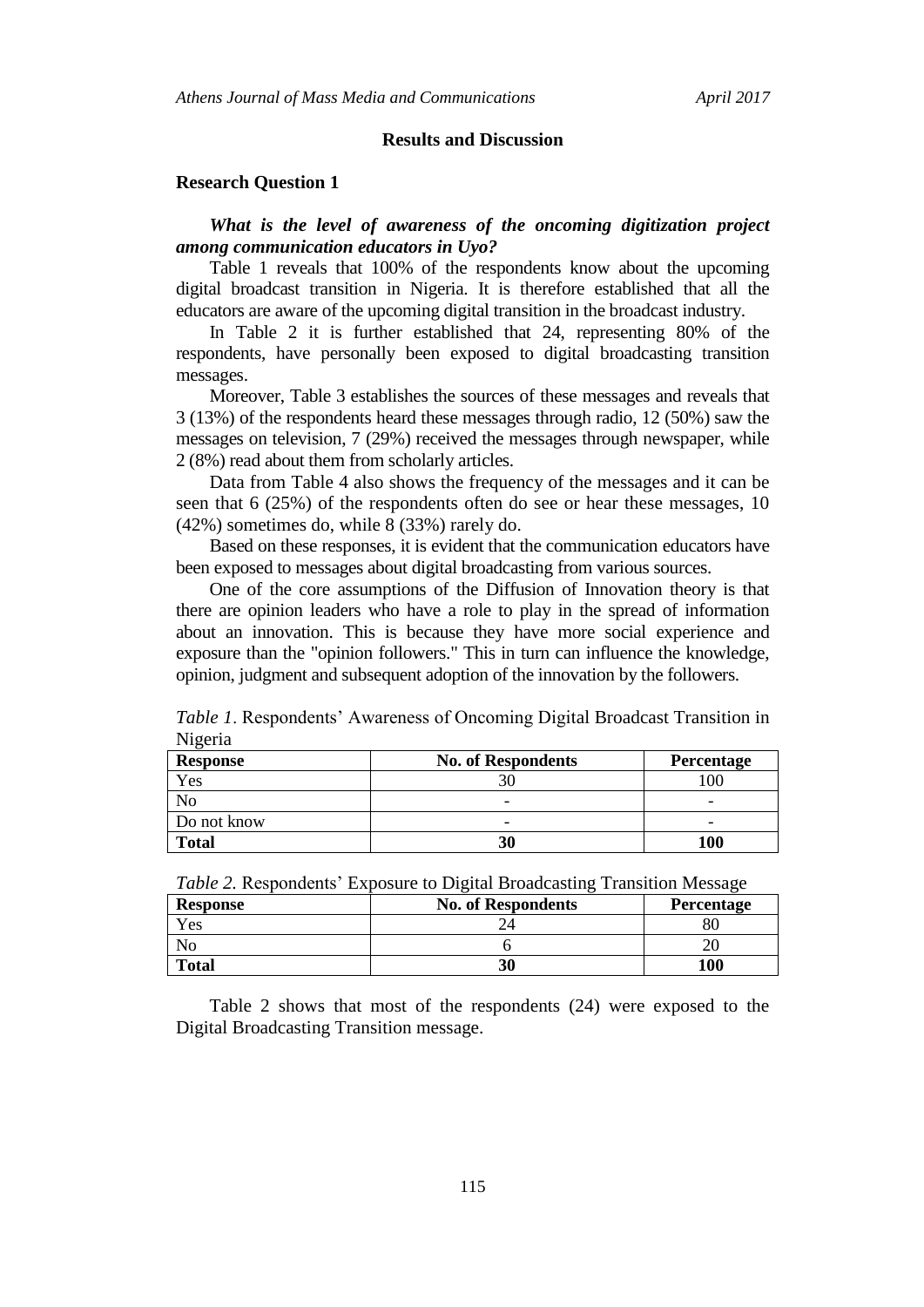| <b>Sources</b>     | <b>No. of Respondents</b> | Percentage |
|--------------------|---------------------------|------------|
| Radio              |                           |            |
| Television         |                           |            |
| Newspaper          |                           | 29         |
| Scholarly articles |                           |            |
| <b>Total</b>       |                           | 100        |

*Table 3*. Sources of Digital Transition Messages

Table 3 shows that television was the major source of message on digital broadcasting transition.

| <b>Response</b> | <b>No. of Respondents</b> | Percentage |
|-----------------|---------------------------|------------|
| Often           |                           |            |
| Sometimes       |                           |            |
| Rarely          |                           |            |
| <b>Total</b>    |                           | 100        |

*Table 4*. Frequency of Digital Transition Messages Seen or Heard

Table 4 shows that most respondents (10) were exposed to digital broadcasting messages "sometimes."

#### **Research Question 2**

## *What is the level of awareness and preparedness of the communication practitioners for the transition to digital broadcasting.*

Table 5 reveals that 75 respondents, representing 54% of the population, were very familiar with the proposed transition of digital broadcast stations in Nigeria. Ten respondents, representing 7% of the population, were not familiar at all. Fifty-four 54 (37%) were somewhat familiar and 7 (5%) were undecided.

This result is in contrast to one of the findings of a study by Mark (2010). Mark mentioned that there was low awareness of the digitization process among the broadcasters in Nigeria, apart from the populace. Results from the current study show that at least 51% of the population was very familiar with the upcoming transition and 37% were somewhat familiar with it.

With regards to preparedness, Table 6 reveals that 63 respondents agreed that several measures have been taken to equip practitioners with the necessary skills and knowledge for the upcoming transition, 40 respondents strongly agreed with this, 14 respondents disagreed and 23 others strongly disagreed with the assertion. Table 7 further reveals that some of these measures included seminars, training sessions, workshops and discussions during departmental meetings. However, in Table 8, 48 respondents said these measures were rarely organized, 41 respondents said they were sometimes organized while 36 others said they were often organized. Table 9 further reveals that 56% of the respondents have personally attended these measures for training while 44% have not.

This result is supported by the findings of Williams (2010), who said that adequate training of staff was one of the challenges faced by stations in their preparation for digital transition, even though staff members had a positive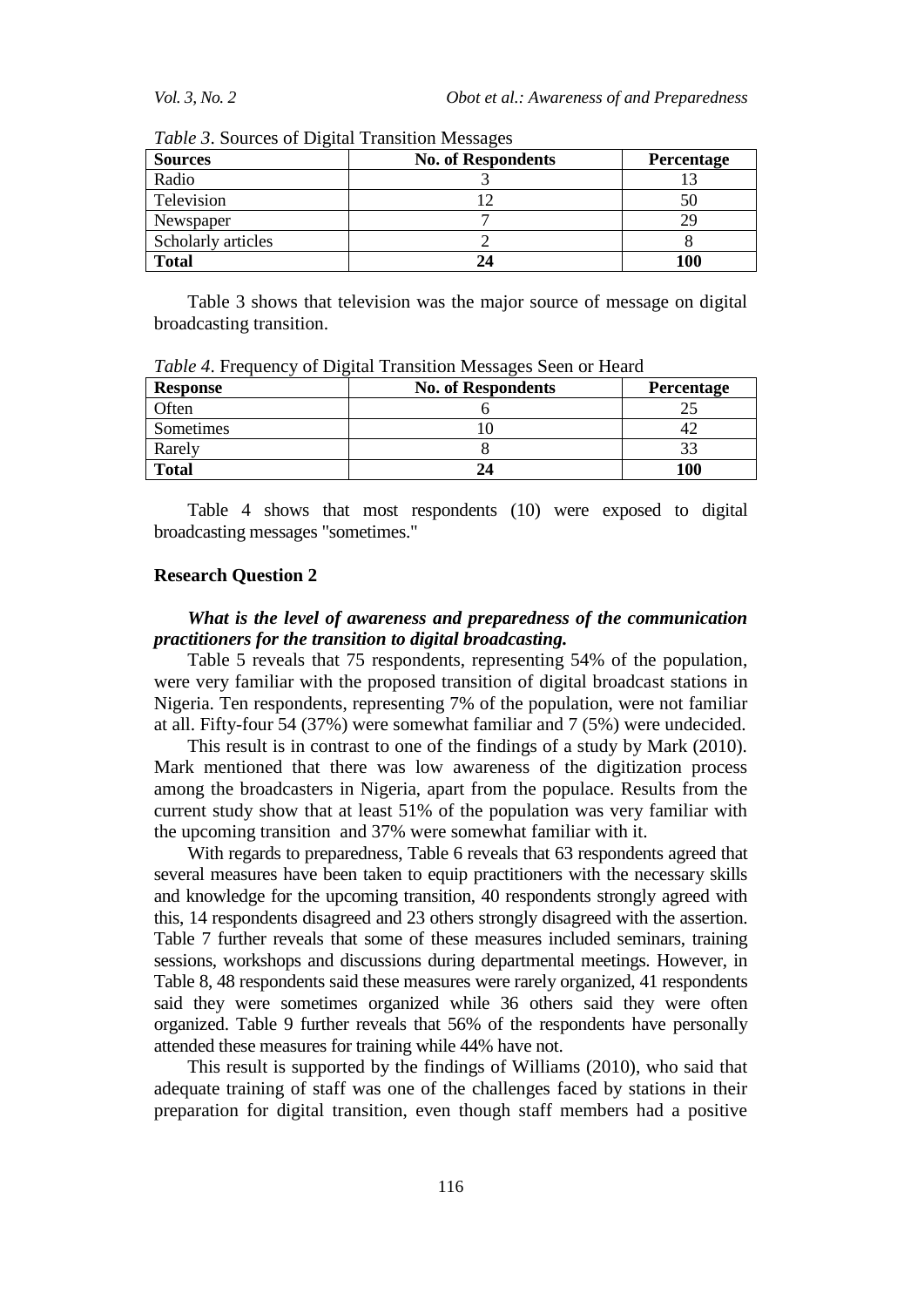attitude towards the adoption of the technology in the broadcast industry. He explained that this robs them of adequate knowledge of what a full digitization process entails.

Based on the findings of this current study, training measures have not been consistent enough to adequately inform and equip the practitioners with the necessary skills and knowledge for the upcoming transition.

In the Technological Determinism theory, McLuhan explains that when new systems of technology are developed the culture of the society is immediately changed to reflect the changes needed to use the new technology. Consequently, digital broadcasting will change how broadcast practitioners will organize themselves and operate based on what the new technology demands, as they move from the analog technology to digital transmission. This calls for proper training.

*Table 5*. Respondents' Level of Familiarity with Oncoming Digitization of Broadcast in Nigeria

| <b>Response</b>     | <b>No. of Respondents</b> | <b>Percentage</b> |
|---------------------|---------------------------|-------------------|
| Very familiar       |                           |                   |
| Not familiar at all |                           |                   |
| Somewhat familiar   |                           | 37                |
| Do not know         |                           |                   |
| Total               | 146                       | 100               |

Table 5 shows that a majority of the respondents (75) were very familiar with the digitization project in Nigeria.

*Table 6*. Acquaintance of Broadcast Practitioners with Necessary Knowledge and Skills for the Proposed Transition

| <b>Response</b>   | <b>No. of Respondents</b> | Percentage |
|-------------------|---------------------------|------------|
| Strongly agree    |                           | 27         |
| Agree             |                           | 43         |
| Strongly disagree | 23                        | 16         |
| Disagree          |                           |            |
| Do not know       |                           |            |
| <b>Total</b>      | 146                       | 100        |

Table 6 shows that most of the broadcast practitioners (63) were acquainted with the knowledge and skills needed for digitization.

| <b>Options</b>    | <b>No. of Respondents</b> | Percentage |
|-------------------|---------------------------|------------|
| Seminars          | 4U                        |            |
| Training sessions | 29                        | 20         |
| Workshops         | 55                        | 38         |
| Others            |                           |            |
| None              | 18                        |            |
| <b>Total</b>      | 146                       | 100        |

*Table 7.* Some Measures Used to Equip Practitioners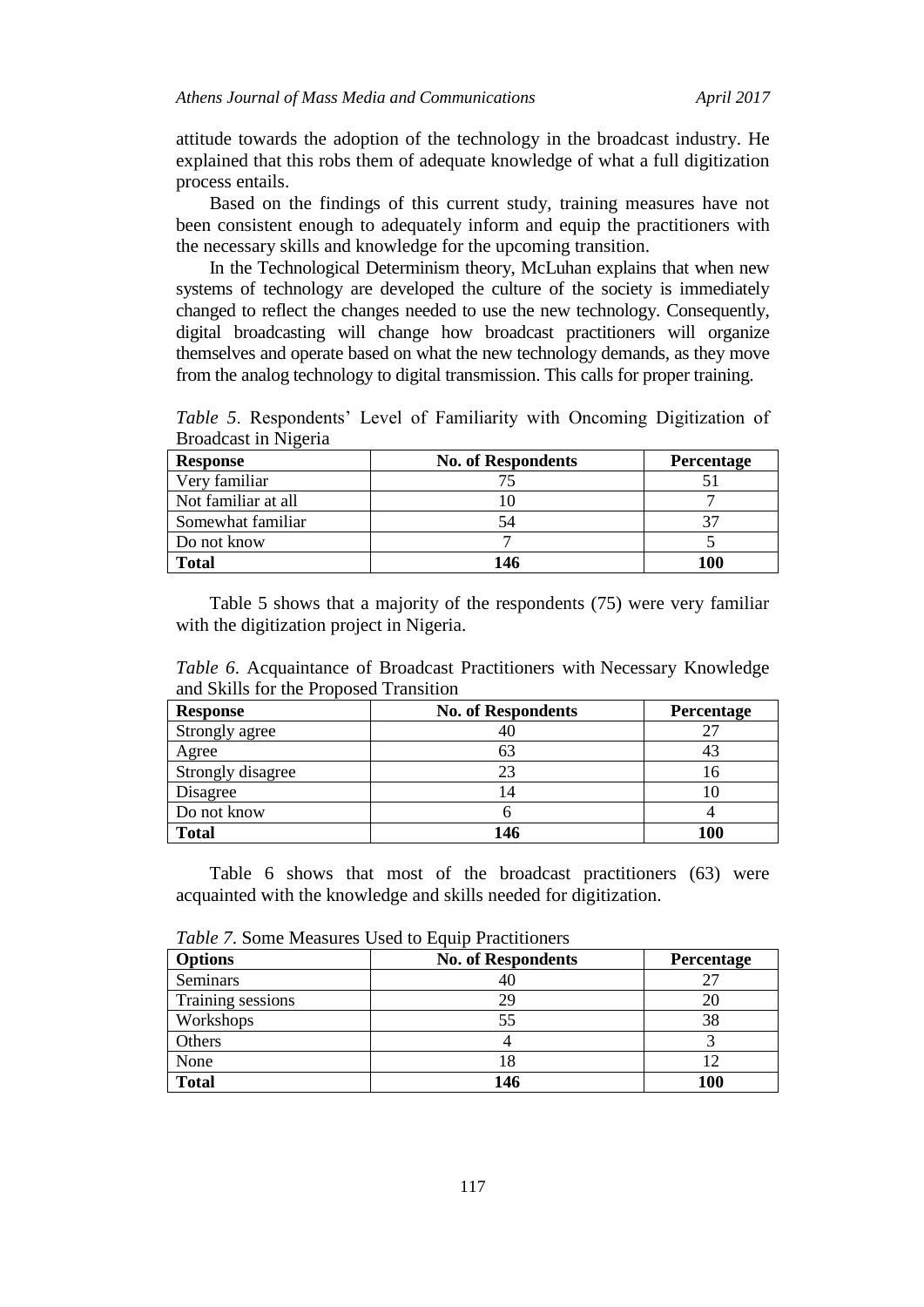Table 7 shows that workshops provided most of the platform used to equip practitioners with necessary skills and knowledge for digital programming.

| <b>Response</b> | <b>No. of Respondents</b> | Percentage |
|-----------------|---------------------------|------------|
| Often           |                           |            |
| Sometimes       |                           |            |
| Rarely          |                           |            |
| Do not know     |                           |            |
| <b>Total</b>    | .29                       | 100        |

*Table 8.* Frequency of the Measures

Data from Table 8 shows that the measures for training practitioners with the necessary skills, knowledge and equipment rarely took place.

**Response No. of Respondents Percentage** Yes 72 56 No 36 56 44 **Total 128 100**

*Table 9*. Personal Participation in the Measures

Responses from Table 9 show that 56% of the respondents have personally attended sessions for training while 44% have not. Responses about why some of the practitioners did not personally attend any of these training measures varied. Some of the respondents noted that they were not employed before the period of training and they had no prior knowledge of such before their employment.

Others said most of them were yet to be nominated for such training programs especially those held outside their station of service. Some respondents also said that such programs had not yet been organized specifically for their department, while others stated they were absent during such sessions because of an official duty.

#### **Research Question 3**

## *What are the possible implications of full digitization on communication education in Nigeria?*

Based on the data presented in Table 10, 2 respondents representing 7% of the population agreed that students need to be taught about digital broadcasting, while 28 (93%), strongly agreed. A majority of the educators in the state are of the opinion that the awareness campaign of the process has not been effective at all. This is seen in Table 11.

Concerning the question about how the full digital broadcasting process will affect communication education in Nigeria, some respondents said that the development will demand a review of the curriculum of communication departments and media studies in the country to develop courses on digital trends in broadcasting. Others said that the contents of the courses will also need to be reviewed to ensure that relevant issues are appropriately accommodated. The respondents said this is necessary and will enable students to learn the basics of the technology before their subsequent adoption in the near future.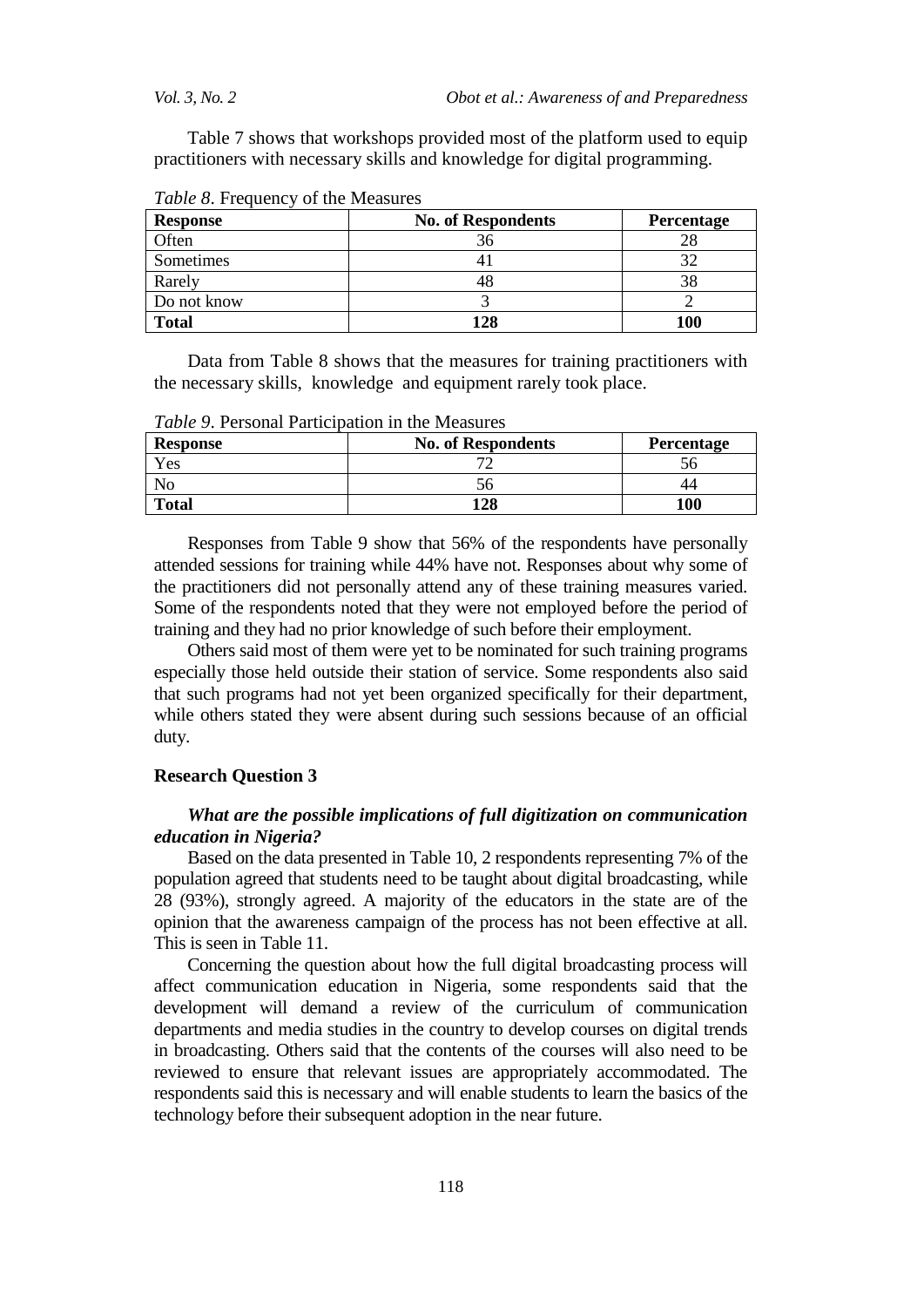This position is supported by the Diffusion of Innovation theory, that emphasizes there should be communication about a new product, practice, object, or idea so people can be informed about it and also perceive its usefulness.

However, Table 12 reveals that there were already courses in the institution in Uyo that addressed the upcoming development. The courses mentioned include: Trends in Media Technology, Trends in Communication and Globalization, Computer-Assisted Reporting, Information and Communications Technology, New Media Studies and Broadcasting Management.

*Table 10*. Responses on Whether Students Should Be Taught about Digitization

| <b>Response</b>   | <b>No. of Respondents</b> | Percentage |
|-------------------|---------------------------|------------|
| Strongly agree    |                           | 93         |
| Agree             |                           |            |
| Strongly disagree |                           |            |
| Disagree          | -                         | -          |
| Do not know       | -                         |            |
| <b>Total</b>      | 30                        | 100        |

The data in Table 10 shows that all the respondents agreed that students should be taught about digitalization.

*Table 11*. Effectiveness of Awareness campaign about Oncoming Digital Broadcasting Transition

| <b>Options</b>       | <b>No. of Respondents</b> | Percentage |
|----------------------|---------------------------|------------|
| Very effective       |                           |            |
| Somewhat effective   |                           | 33         |
| Not effective at all |                           | 53         |
| Do not know          |                           |            |
| <b>Total</b>         |                           | 100        |

Table 11 shows that most of the respondents (16) considered the awareness campaign about the transition to digital broadcasting ineffective.

*Table 12*. Responses to the Question of whether There Are Courses that Have Addressed or Will Address the Upcoming Development

| <b>Response</b> | <b>No. of Respondents</b> | <b>Percentage</b> |
|-----------------|---------------------------|-------------------|
| Yes             |                           |                   |
|                 |                           |                   |
| Cannot say      |                           |                   |
| <b>Total</b>    |                           | 100               |

Table 12 shows that a majority of the respondents confirmed there were courses in their institutions' curricula that address digital broadcasting.

Those who agreed with this mentioned the courses included: Trends in Media Technology, Trends in Communication and Globalization, Internet and its Application, Computer-Assisted Reporting, Issues in Nigerian Mass Media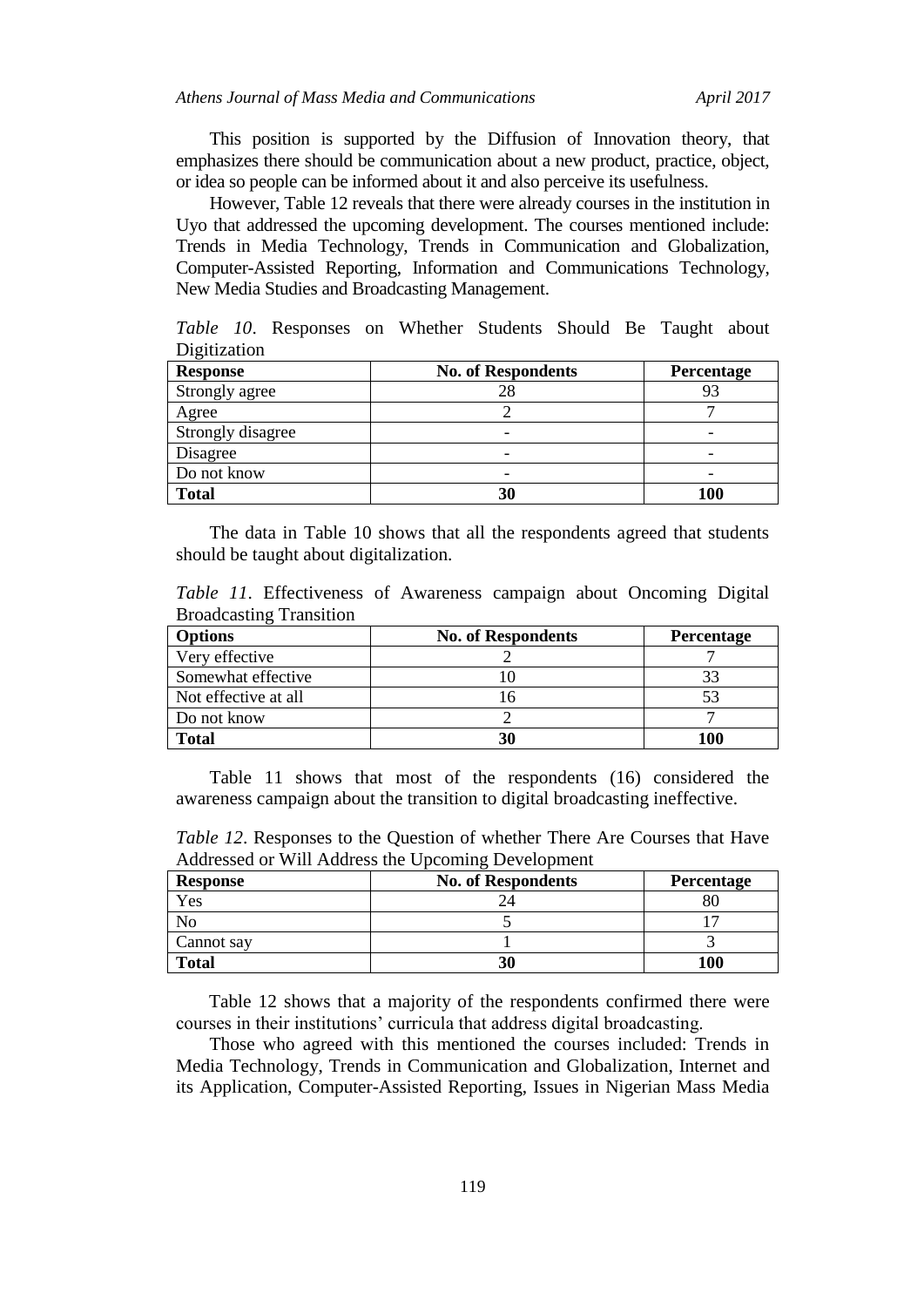History I and XII, Issues in Broadcasting, Information and Communication Technology, Broadcasting Management and New Media Studies.

#### **Research Question 4**

## *What are the implications for the impact of digital broadcasting on programming and content production?*

Based on the data collected by the researcher, it is evident that digitization in the industry will bring certain changes that will affect transmission, reception, content production and programming.

Respondents asserted that digital broadcasting will bring diversity and also an extended range of programs and channels. According to them, this will broaden the choice for consumers, as channels will multiply.

Other benefits include, interactive television, improved quality output, better and clearer reception for consumers, improved news programs, better program compilation and editing and better signal transmission.

Moreover, several respondents simply explained that they were yet to fully know what the entire digitization process requires or its implications, as they were not yet appropriately oriented on the subject.

This result supports the assertion by Graham (2014) that digital broadcasting will need talents that can deliver the features, dramas, documentaries, news programs and signal transmission in the best ways to suit the technology. He expressed worry that the issue will constitute a problem if they are not trained and properly informed for these roles.

Also, the technological determinism theory explains that information gathering, dissemination and interaction will change in line with the current technology or medium available. Based on the findings of the study, there will be operational changes in the broadcast media with the advent of digital technology that will replace the analog mode of broadcasting and transmission. This means that broadcasters will need to change their mode of operations in line with everything the digital technology entails, although they are yet to be properly/sufficiently informed or trained for that.

#### **Research Question 5**

## *What are the possible challenges that digital broadcasting transition poses for communication practitioners in Uyo?*

The answer to research question 5 is found in Table 13. The researcher was able to deduce that broadcast practitioners are facing certain challenges in their bid to adopt the digital broadcasting technology.

In Table 13, 33% of the respondents were of the opinion that there was not enough skilled manpower for the process and 25% said equipment needed to be procured and installed and users need to be trained. Other challenges include computer illiteracy, funding, poor power supply and lack of quality program content.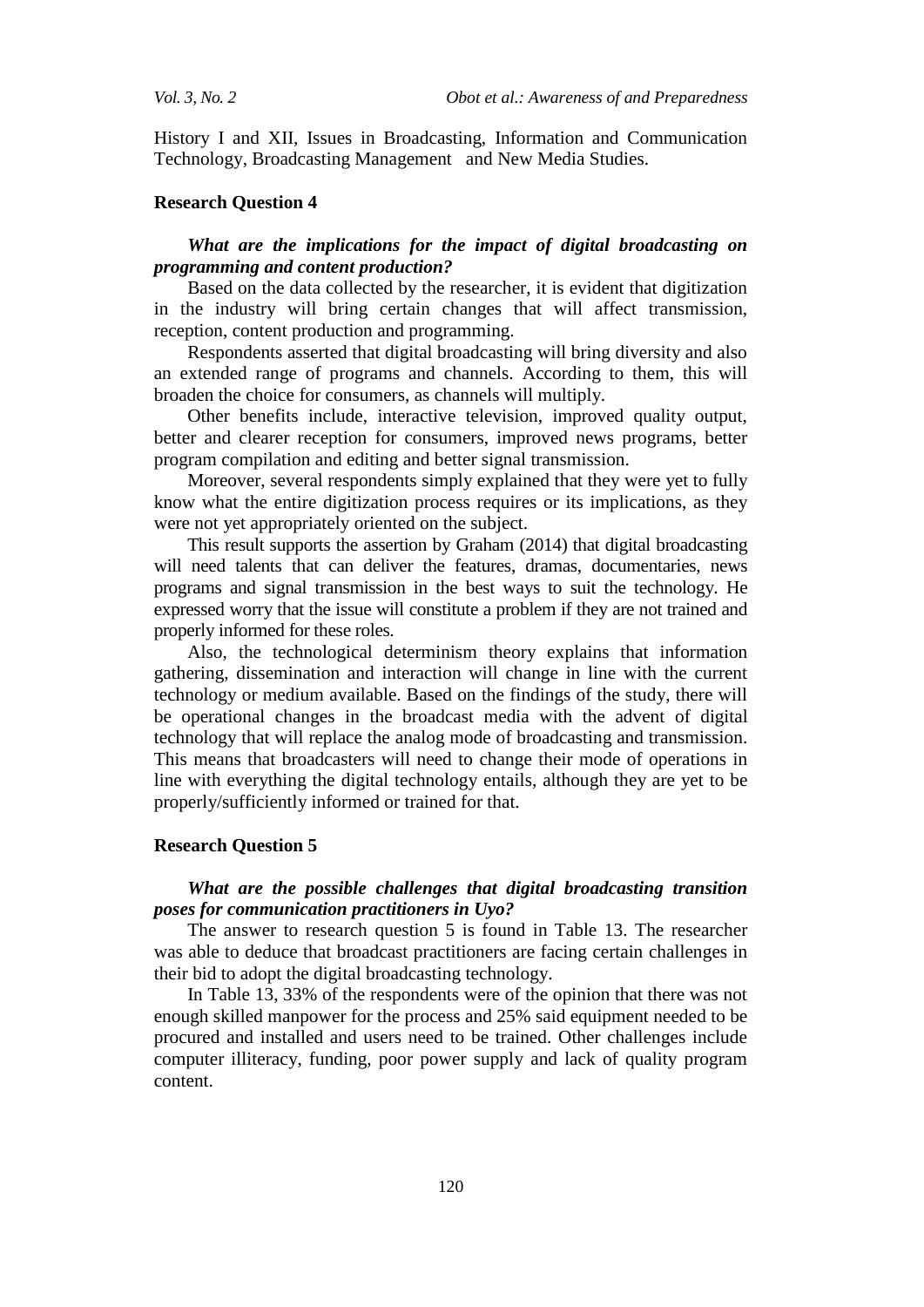These findings are validated in a study by Mark (2010). He listed some of the common challenges facing the broadcast industry in the transition process including funding, inadequate skilled labor, lack of equipment, management of multi channels and incompetence in program and content production.

Thus, in view of the changes to be experienced with the use of the new technology, and the need to work towards the deadline for the final switchover, practitioners in the broadcasting industry are faced with certain challenges that may impede the process.

*Table 13*. Possible Challenges the Proposed Digital Broadcasting Transition Pose to Practitioners

| <b>Challenges</b>               | <b>No. of Respondents</b> | Percentage |
|---------------------------------|---------------------------|------------|
| Unskilled manpower              | 48                        | 33         |
| Lack of equipment               | 36                        | 25         |
| Computer illiteracy             | 22                        |            |
| Funding                         |                           | 12         |
| Poor power supply               |                           |            |
| Lack of quality program content |                           | Ю          |
| <b>Total</b>                    | 146                       | 100        |

Table 13 shows that "unskilled manpower" constitutes the greatest challenge posed by the digital broadcasting transition.

Responding to how digital broadcasting will improve broadcasting operations in the departments, the respondents mentioned some of the benefits including: improved sound and picture quality, interactive television, an extended range of sports, music, education, weather and special interest channels, improved news gathering and transmission, improved signal transmission and a wider signal coverage area.

However some mentioned they were not sure of how much their daily operations would be affected because they had not received any orientation or training with regards to digital broadcasting.

## **Data from Broadcast Practitioners**

| <b>Department</b> | <b>No. of Respondents</b> | <b>Percentage</b> |
|-------------------|---------------------------|-------------------|
| <b>News</b>       |                           |                   |
| Programming       |                           |                   |
| Engineering       |                           |                   |
| <b>Total</b>      | 146                       | 100               |

*Table 14*. Department of Respondents

Table 14 shows that staff of Programming Department formed the majority (74).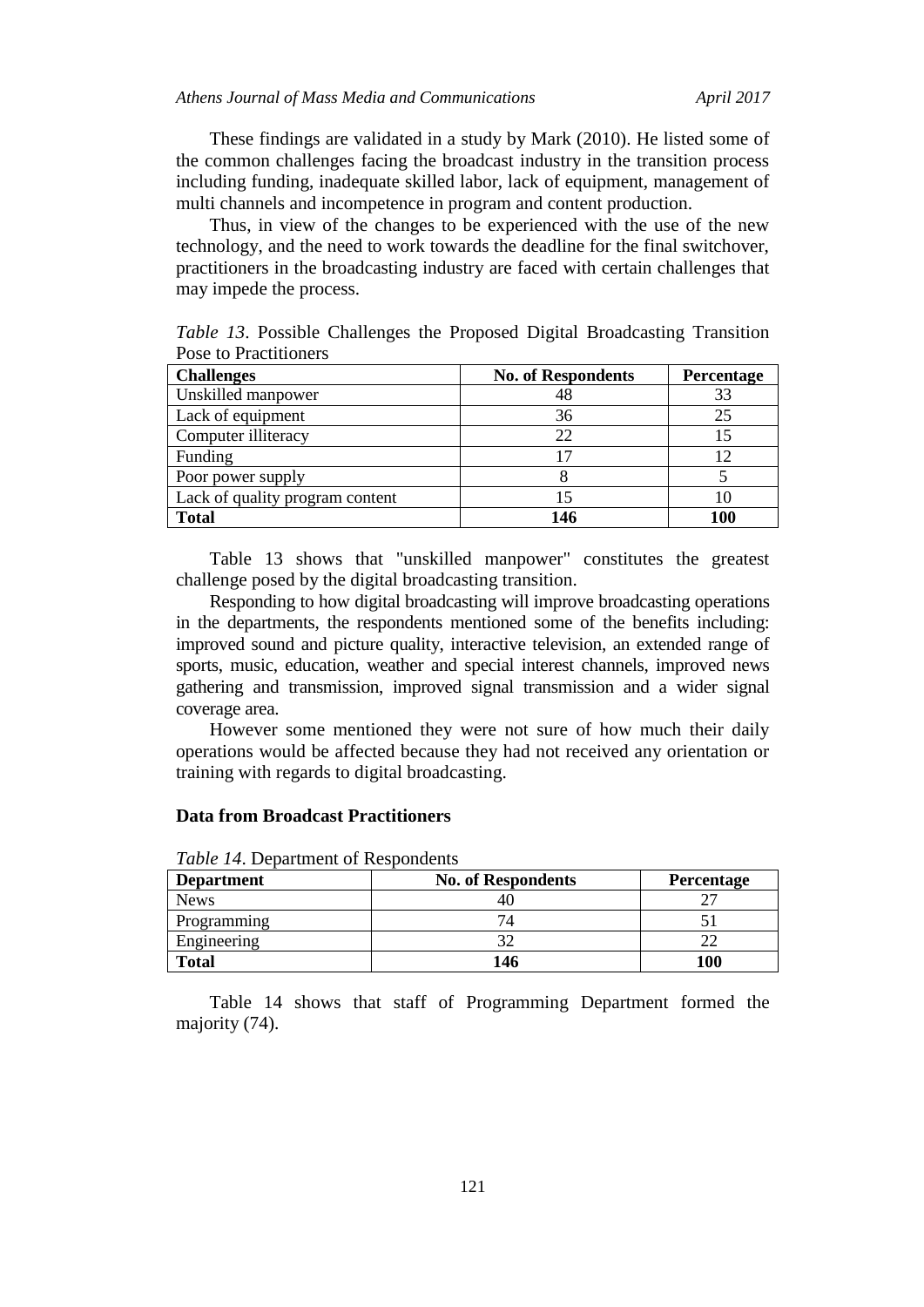| <b>Qualification</b> | <b>No. of Respondents</b> | <b>Percentage</b> |
|----------------------|---------------------------|-------------------|
| <b>WAEC/NECO</b>     | 35                        | 24                |
| <b>OND/HND</b>       | 29                        | 20                |
| <b>BA/MA</b>         |                           | 56                |
| PhD and above        | -                         | -                 |
| Total                | 146                       | 100               |

*Table 15*. Educational Qualification of Respondents

Table 15 shows that employees with BA/MA constituted the largest number.

*Table 16*. Responses on whether Students Have already Been Educated on Digital Broadcasting

| <b>Response</b>   | <b>No. of Respondents</b> | Percentage |
|-------------------|---------------------------|------------|
| Yes               |                           |            |
|                   |                           |            |
| <b>Cannot Say</b> |                           | 22         |
| <b>Total</b>      | 30                        | 100        |

The data in Table 16 shows that most of the respondents (17) said that students in their institutions have already been educated on digital broadcasting.

The respondents who said that students have already been educated said that has happened through lectures in class; especially when students are taught courses on the subject, during interaction with lecturers and other informal discussions within and outside the classroom.

Responding to how the transition to digital broadcasting will affect communication education in Nigeria, some respondents said that the development in the broadcast industry will demand a review of the curriculum of communication departments in the country to develop courses in digital trends in broadcasting.

They also said that a review of existing content of the courses will also be necessary to ensure that relevant issues are appropriately accommodated.

Others said that students in Nigerian universities will be better informed when properly taught on the subject, and thus will be more prepared for the industry in terms of knowledge of and practical experience in broadcasting. This, to them is because communication education will create awareness of their use of the digital technology, including the Internet.

### **Conclusion**

Based on the findings of the study, it is concluded that communication educators in Uyo are aware of the digitization project in the broadcast industry and are already teaching the subject of digitization in tertiary institutions in Uyo, through various courses like Trends in Media Technology, Information and Communication Technology, etc.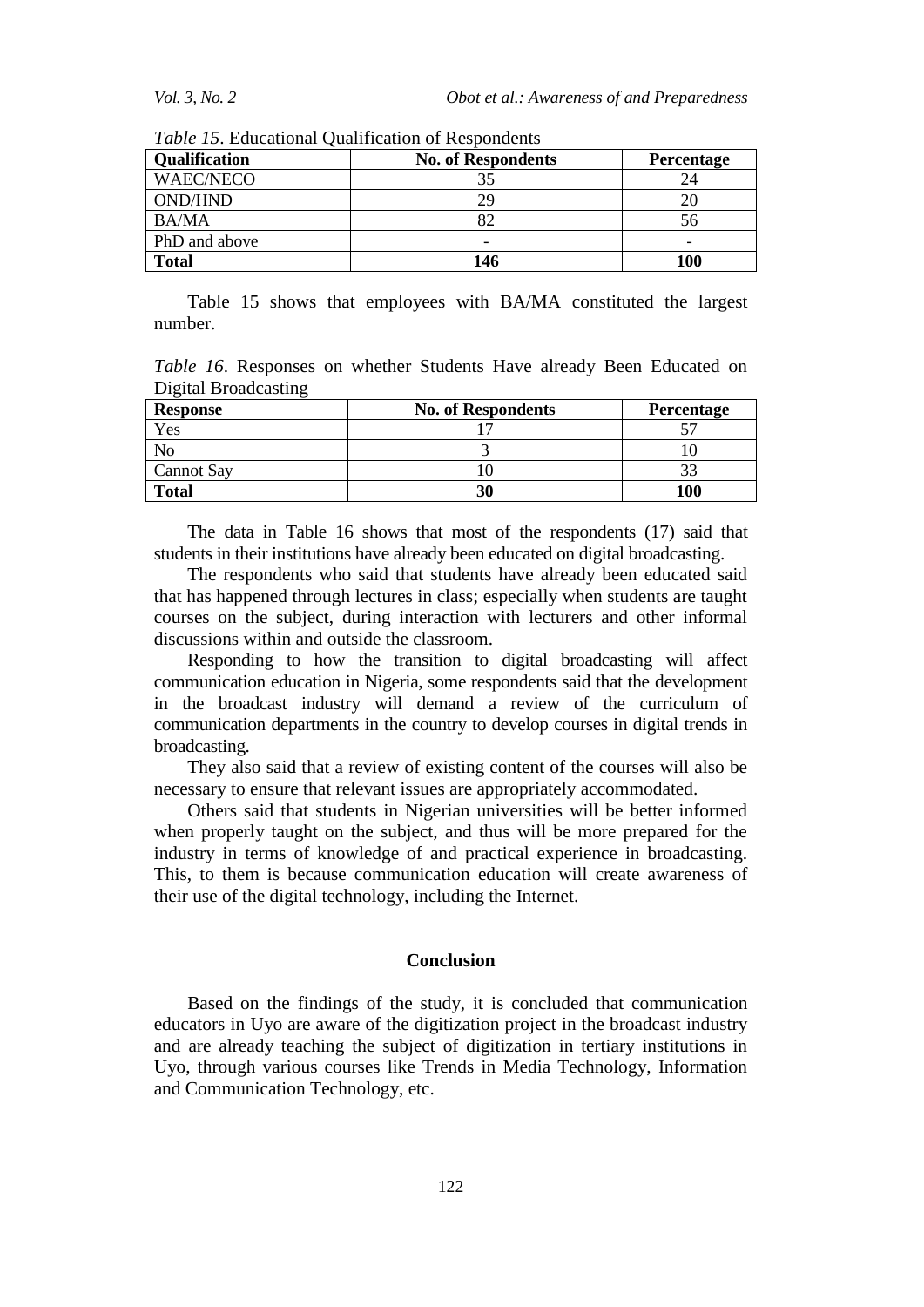Findings from the study further reveal that digital broadcasting will improve picture and sound quality, lead to a number of additional channels, make television viewing interactive, extend the signal coverage area, improve news gathering and offer an extended range of programs for viewers.

This research has further revealed that communication practitioners in Uyo are not fully ready for the digital broadcasting transition due to some challenges including lack of adequate orientation and training as well as the funds to purchase needed equipment.

#### **Recommendations**

The following recommendations are made based on the findings of this study:

- That there is a need to carry out timely information and communication activities for the communication practitioners and educators, and even to the general public to raise awareness and understanding of digital broadcasting. This means conducting a massive awareness campaign that will not leave them in doubt of what digital broadcasting or the transition entails. A website could be created to serve as a portal to provide immediate access to information about digital broadcasting. The basic information could include the benefits of digital broadcasting and the process or preparation for migration.
- There should be immediate enlightenment of lecturers in order to promote and support the need to expose students in the tertiary institutions to the basics of digital broadcasting. The curricula should also be updated in order to ensure that courses that treat the subject in detail or perhaps exclusively are included as part of mainstream learning, including practical skills that will make the students learn how to use the technology.
- It is important that communication practitioners in the broadcasting industry be given adequate and consistent orientation and training in order to equip them with the necessary skills and knowledge for a successful and sustained use of the digital broadcasting technology. This is necessary for them to remain relevant in the new information communication era.
- Content producers need to be trained on content generation, processing, storage and transmission. This will enlighten them about how to focus on the quality of the content and programs. Broadcast engineers will need to be well versed in digital television transmission principles, as the modern technology will create a greater demand on their expertise. This too calls for training.
- That digital broadcasting equipment such as electronic news gathering equipment (ENG), news and programs processing equipment, teleprompter cameras, recording equipment and other devices will be needed to replace analog communication equipment.
- The switchover process calls for a huge capital investment. Adequate funds should be provided to broadcast stations for training staff and for procuring the necessary equipment.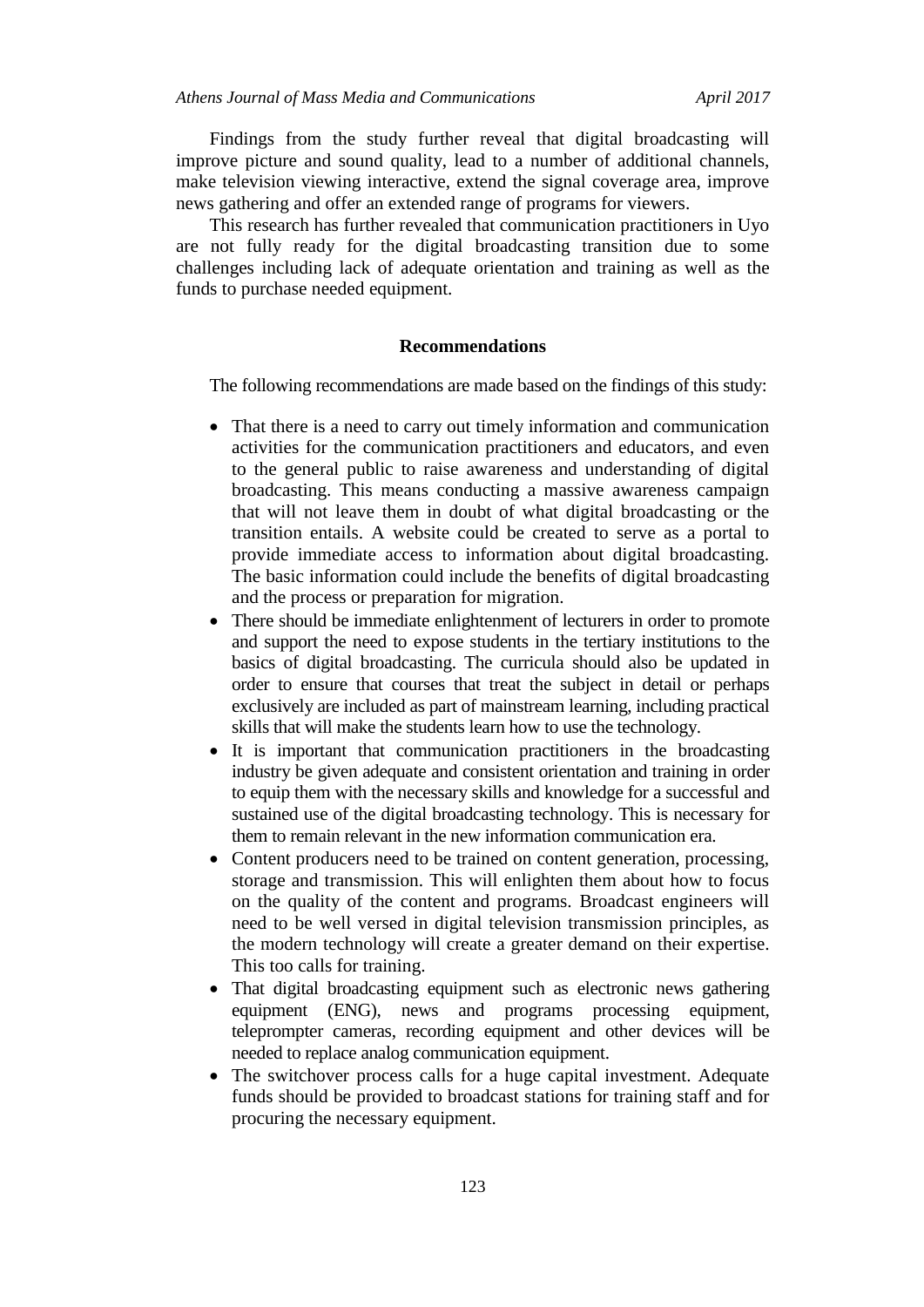## **Appendix**

Department of Communication Arts University of Uyo, Uyo P. M. B. 1017 Uyo Akwa Ibom State, Nigeria.

Dear Sir/ Madam,

We are conducting a research on **Awareness of and Preparedness for Digital Broadcasting among Communication Practitioners and Educators in Uyo.**

Kindly complete the attached questionnaire by either ticking the appropriate boxes or writing the answer for each question as appropriate. Rest assured that information given will be treated in strict confidence and for the purpose of this research study only.

Thanks for your co-operation.

Yours Faithfully

**Idaresit I. Inwang and Charles Obot, Ph.D**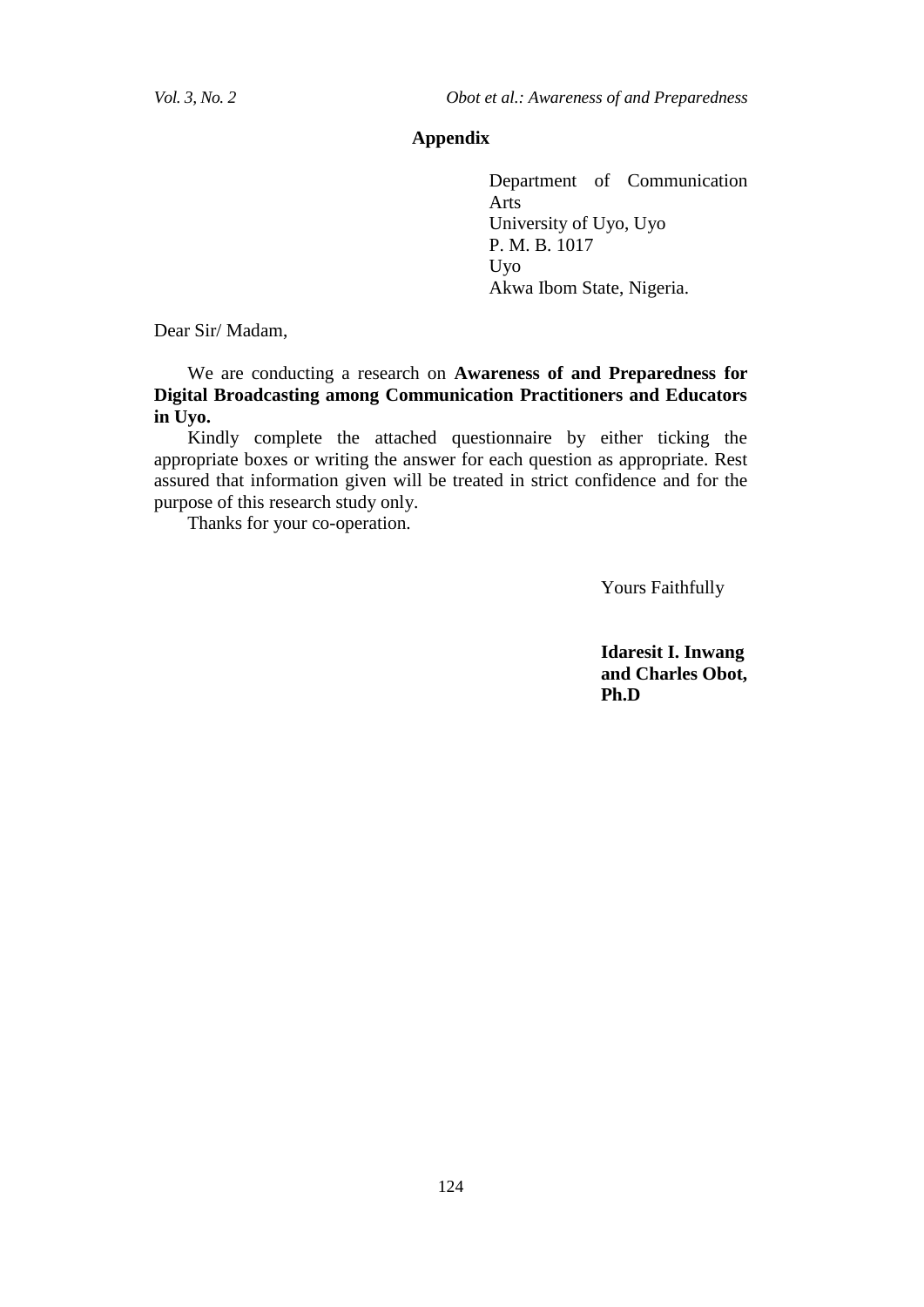# **QUESTIONNAIRE**

# **COMMUNICATION PRACTITIONERS**

# **Please tick as appropriate**

d) Do not know

| 1. What is your department in your station of service?                                   |  |
|------------------------------------------------------------------------------------------|--|
| Programmes<br>Engineering<br><b>News</b>                                                 |  |
|                                                                                          |  |
| 2. What is your educational qualification?                                               |  |
| a) WAEC/NECO                                                                             |  |
| b) OND/HND                                                                               |  |
| c) $B.A/M.A$                                                                             |  |
| d) PhD & above                                                                           |  |
| 3. What is your year(s) of work in the station?                                          |  |
| a) $0-5$ years                                                                           |  |
| b) $6-10$ years                                                                          |  |
| c) $11-15$ years                                                                         |  |
| $d$ )16-20 years                                                                         |  |
| e) $21-25$ years                                                                         |  |
| f) $26-30$                                                                               |  |
| g) $31 \&$ above                                                                         |  |
| 4. Are you familiar with the transition to digitization of broadcast stations<br>in Uyo? |  |
| a) Very familiar                                                                         |  |
| b) Somewhat familiar                                                                     |  |
| c) Not familiar at all                                                                   |  |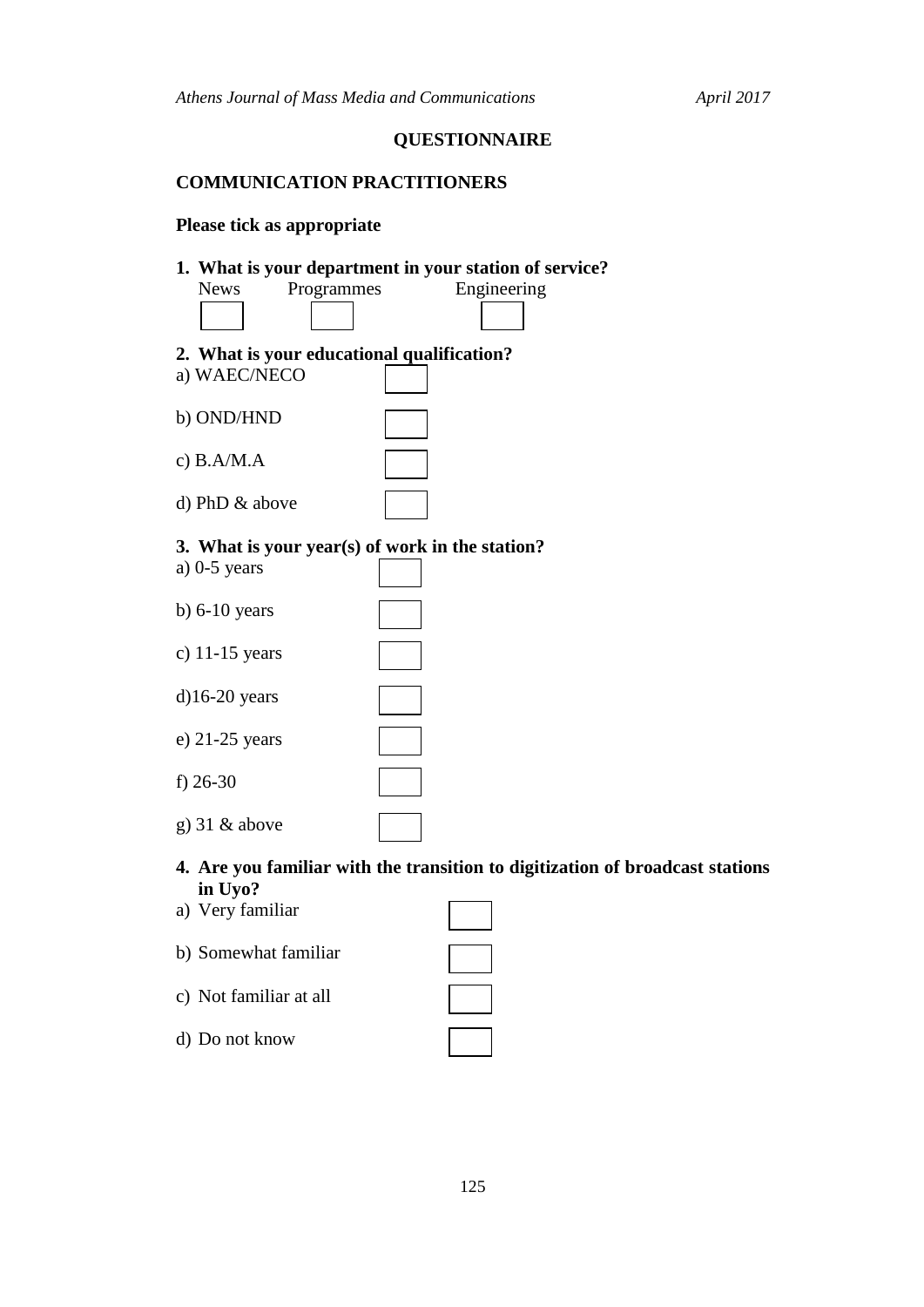**5. Several measures have been used to equip the broadcasters with the necessary knowledge and skills for the transition** 

| a) Strongly agree    |  |
|----------------------|--|
| b) Agree             |  |
| c) Strongly disagree |  |
| d) Disagree          |  |
| e) Do not know       |  |

## **6. In your opinion, what are some of these measures?**

a) Workshops

| b) Seminars          |  |
|----------------------|--|
| c) Training sessions |  |

| d) Others (specify) |  |
|---------------------|--|

e) None

# **7. How frequent would you say are these measures?**

| a) Often       |  |
|----------------|--|
| b) Sometimes   |  |
| c) Rarely      |  |
| d) Never       |  |
| e) Do not know |  |

#### **8. Have you personally ever attended any of these?**

| a) Yes |  |
|--------|--|
| b) No  |  |

**9. If "No" to the above, why?**

## **10. In what ways will digitization affect operations in your department?**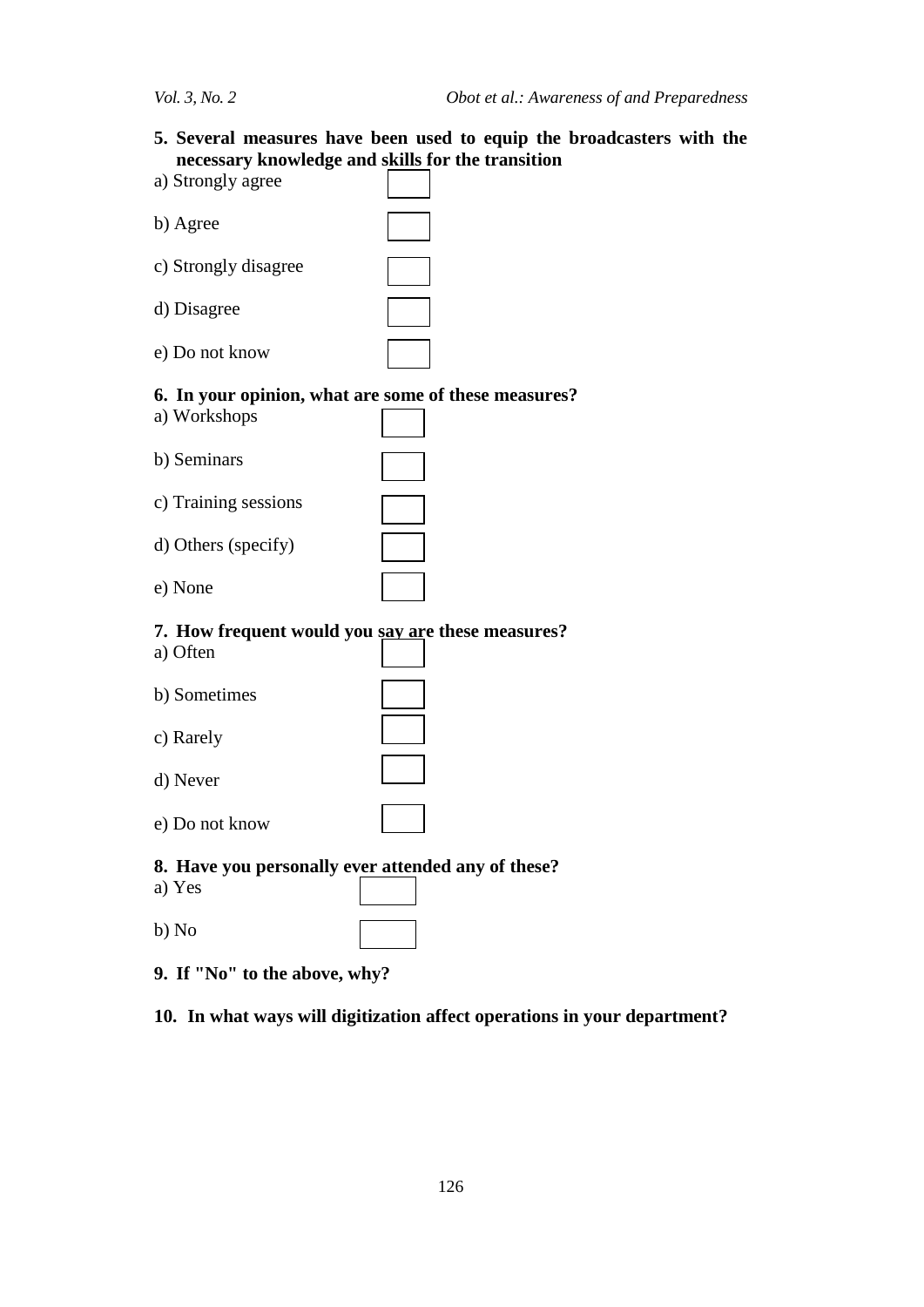- **11. In your opinion, is your department/organization ready for this transition?**
- a) Yes
- b) No
- **12. In your opinion, what are the possible challenges of digital broadcasting to practitioners?**

## **COMMUNICATION EDUCATORS**

### **Please tick as appropriate**

- **1. What is your institution of employment**
- a) University of Uyo
- b) Uyo City Polytechnic

## **2. Are you aware of transistor to digital broadcasting in Nigeria?**

- a) Yes
- b) No
- c) Do not know
- **3. In your opinion, who should be responsible for educating students about the digitization of the broadcast industry?**
- a) Individuals
- b) Schools
- c) Ministry of Information
- d) Practitioners
- e) Others (specify)
- f) Do not know

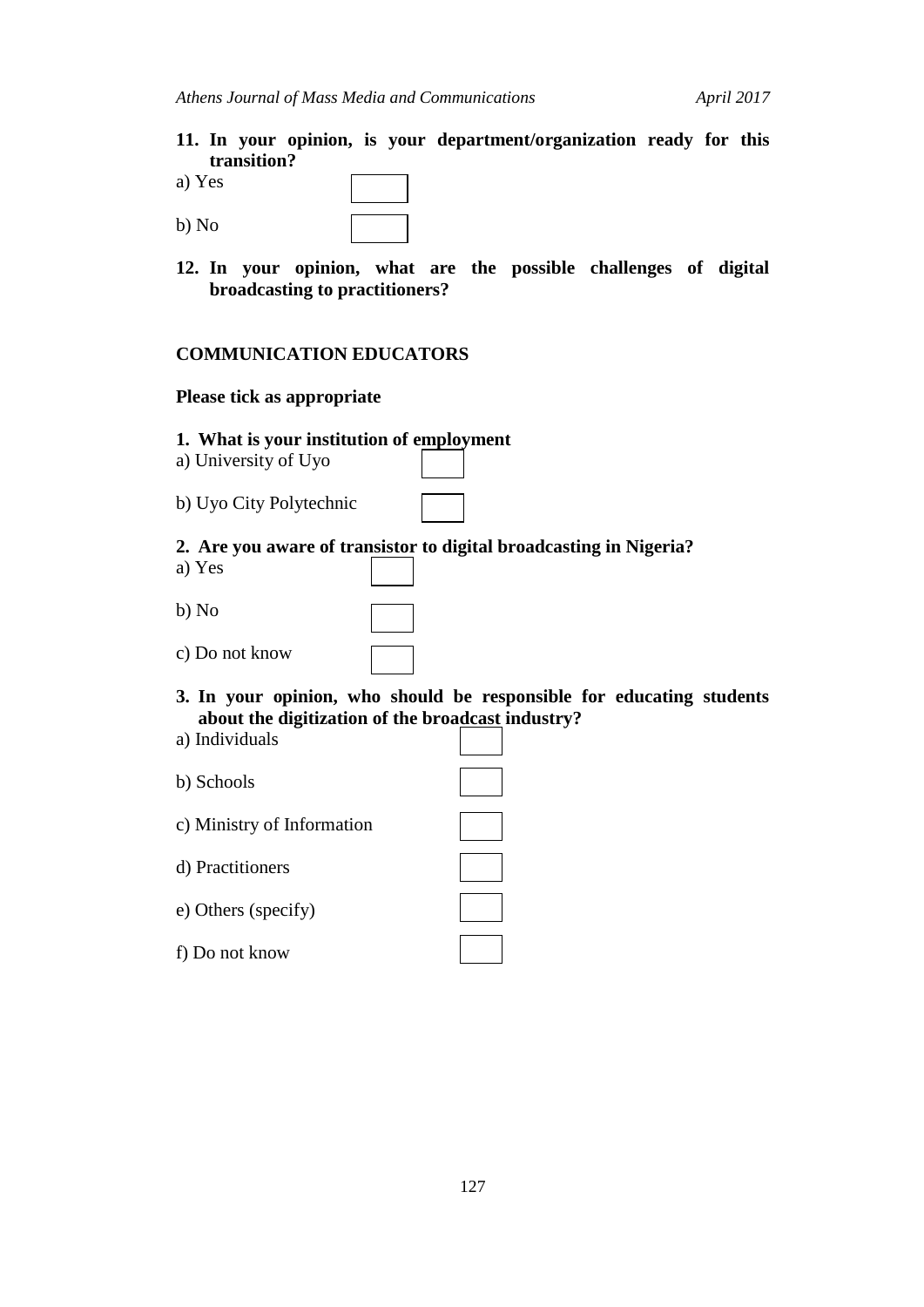**4. In general, how effective would you say digital broadcasting transition awareness campaign has been?**

| a) Very effective       |  |
|-------------------------|--|
| b) Somewhat effective   |  |
| c) Not at all effective |  |
| d) Do not know          |  |

## **5. Have you ever seen or heard any digital transition message?**

- a) Yes
- b) No
- c) Do not know

# **6. If "yes" to the previous question, please state your source.**

## **7. How frequently do you see or hear these messages?**

- a) Often
- b) Sometimes
- c) Rarely
- d) Never

## **8. Do you agree that students should be taught about digitization?**

- a) Strongly agree
- b) Agree
- c) Strongly disagree
- d) Disagree
- e) Do not know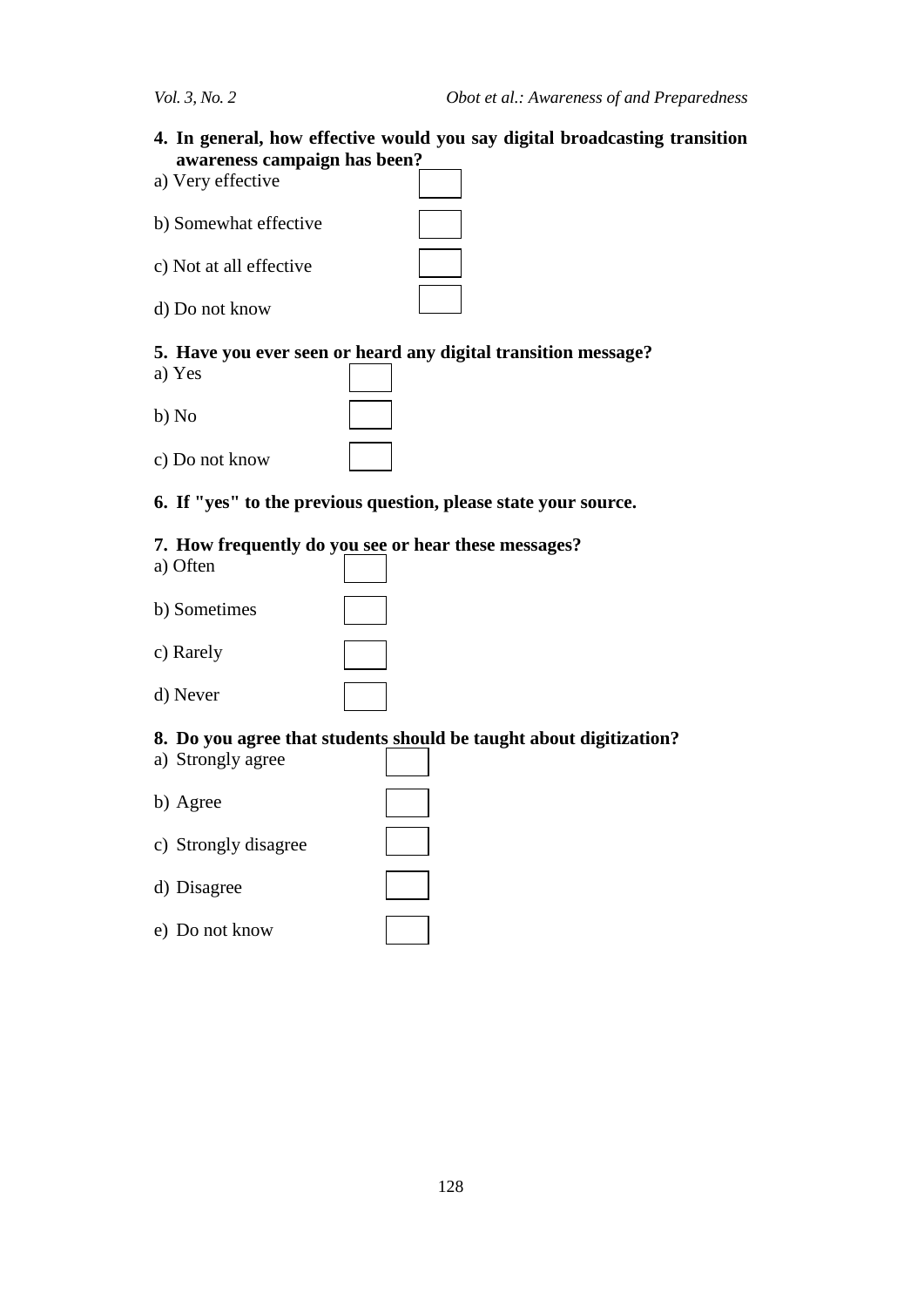- **9. Is there any course in your department's curriculum that has addressed or will address the recent development?**
- a) Yes b) No c) Cannot say
- **10. If yes to the above (No. 9), can you indicate such course?**
- **11. Have your students already been educated on or made to be aware of this?**
- a) Yes b) No

c) Cannot say

- **12. If "yes" to No. 11, in what ways?**
- **13. In your opinion, in what ways would the transition to digital broadcasting affect communication education in Nigeria?**

(THE QUESTIONNAIRE WAS ADMINISTERED IN PERSON)